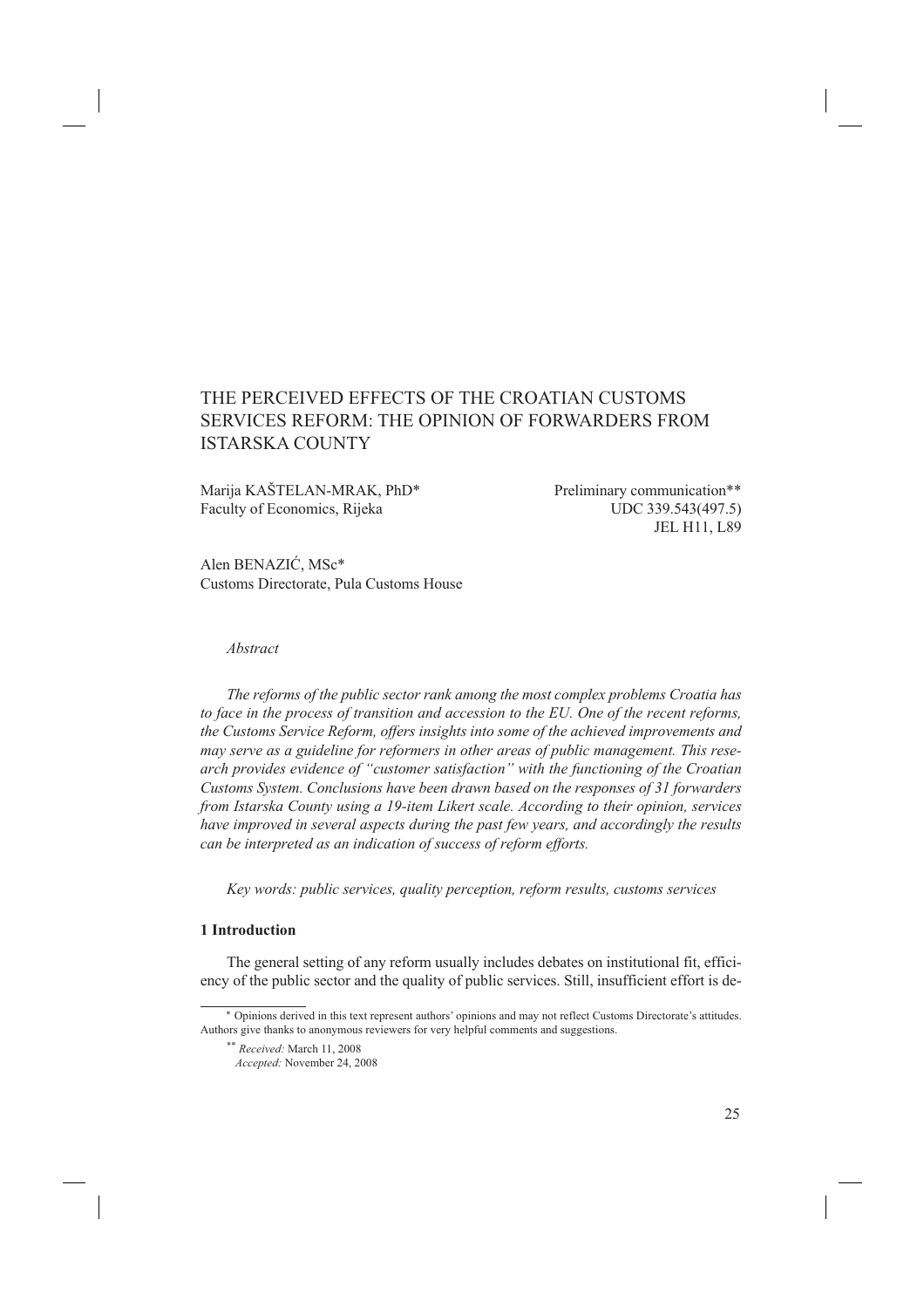dicated to discussing reform results and objectively establishing "cost-efficiencies", improved "service quality" and other outcomes anticipated by strategic documents.

From the economic efficiency perspective, reforms demand resources in order to improve performance. In a market setting, the costs of a reform are expected to be offset by income generated upon its implementation. Reforms in the public sector should follow the same logic. However, observing inputs and outputs in public sector reforms is a far more complex issue, and so are the problems of defining ownership, motivation and control. Seen from the *input* side, public sector reforms bring about substantial investments from government and/or donor funds. Some costs will also be borne by the private sector since institutional changes imply discontinuity costs to the business process, and the presumed end benefactors of institutional reforms are forced to dedicate time and funds in adapting to the new business conditions. On the output side, even though reforms should produce benefits, there might be a problem of following reform results due to a high rate of new reforms running alongside. The motivation to measure outcomes may easily drop as new projects come around and as political leaders and political circumstances change.

Considering the wide population affected by reforms and the narrow time frame available for measurements, we decided to analyze the results of a recently run reform in Croatia. We chose the Customs Service Reform, because we are personally familiar with it since this study complements broader research within a doctoral thesis development.<sup>1</sup>

In this paper, we concentrated on researching solely into the perceptions of quality improvements brought on by the Reform from the perspective of forwarders, taken to constitute a specific group of customs service users. For the purpose of the research, a twopart questionnaire was developed as a research instrument for identifying the awareness of service users of the extent of the reform and their opinions on quality improvements achieved in customs services.

The questionnaire was administered in June 2007. All firms of the originally planned sample (31 respondents) returned the completed questionnaires. Only one respondent did not use the standard answering form, so his questionnaire results had to be discarded.

# **2 The reform of the Croatian Customs System**

We start by providing an overview of the major activities that constitute inputs into the reform of the Croatian Customs System, followed by a reference to activities and measures defined to measure reform outcomes.

The Customs Directorate of Croatia has been implementing reforms aimed at improving customs clearing for several years. Generally, it can be said that substantive reforms began in 2000 with the enforcement of the new Customs Law, by which the Croatian Customs System accepted regulations provided by the European Union's Customs Code. In addition to drafting of the Law, further adjustments were made and as a result, today, the Croatian customs legislation is almost fully adjusted to the European. On Croatian accession to the European Union, Croatian Customs Law will go out of force, and the Cro-

<sup>&</sup>lt;sup>1</sup> The thesis focuses primarily on the efficiency gains of the reform. For this purpose some additional questions were added to the questionnaire used in this research.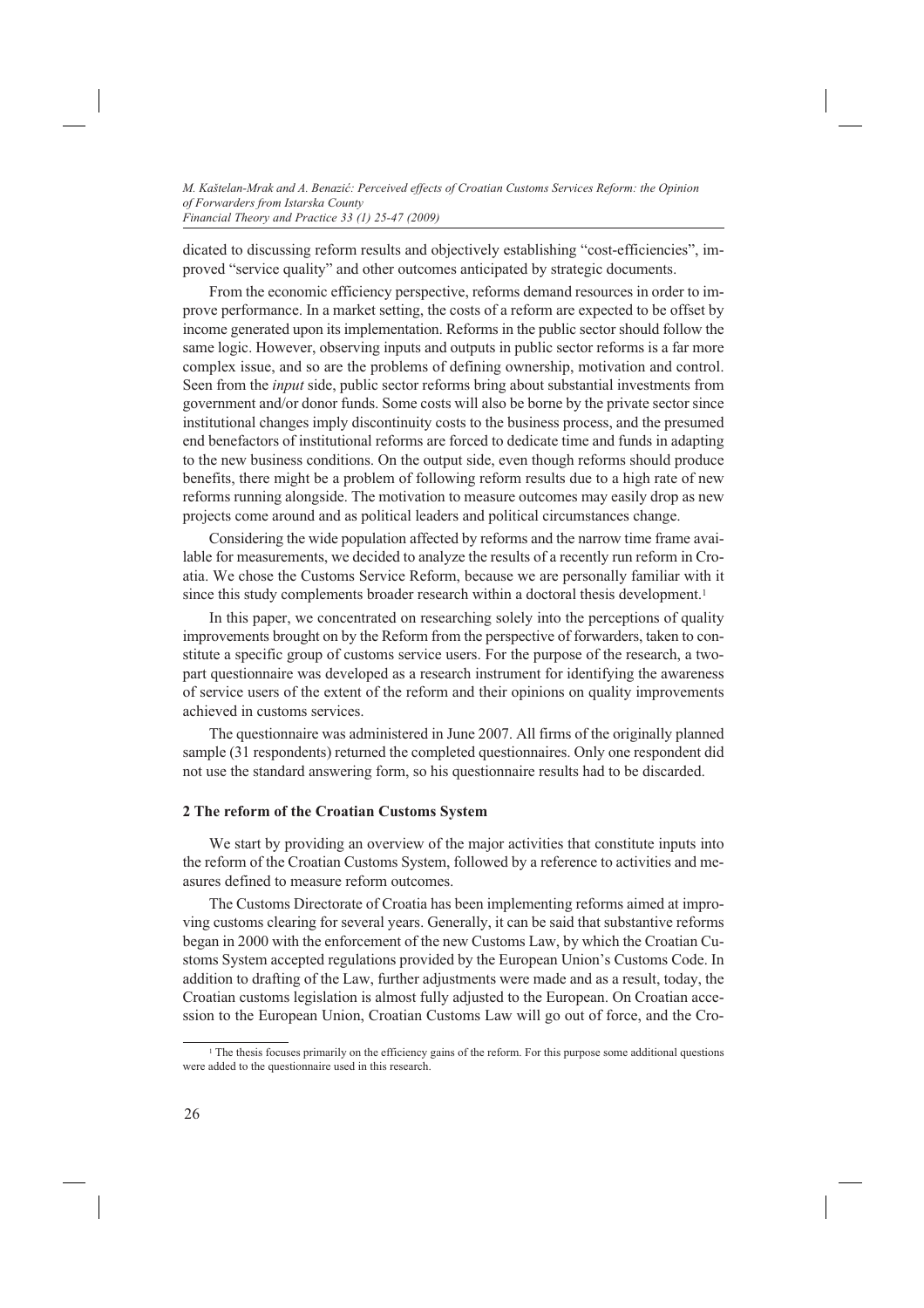atian customs territory will become a part of the united European customs territory and wholly regulated by the European Customs Code.

The European Union recognized the need to adjust the Croatian Customs System and therefore included the Customs Directorate of the Republic of Croatia in different programs of assistance. The fundamental, yet not the only, instrument promoting cooperation is the CARDS program, whose primary objective is to support Southeast European countries to actively participate in the stabilization and accession process. Support is structured around financing institution building programs and investment programs.2 Fund users include public agencies, institutions providing help to legal entities, foundations and nongovernment organizations. Invested funds are nonrecurring.

Within the CARDS program framework, the Croatian Customs Directorate acts as a coordinator and a beneficiary of several projects. Some of them are:

- *Integrated Border Management (CARDS 2001 IBM)* of 10.5 million euros, and its main objectives include building the institutional and administrative capacities of Customs Service and Border Police and the strengthening of cooperation among agencies that operate on Croatian border crossings;
- *Integrated Tariff Management System (CARDS 2004 ITMS)* with the main objectives of disseminating knowledge about the common European tariff system and other related legislation, educating and preparing documentation for IT development;<sup>3</sup>
- *Support to the Customs Administration in the field of excise duties (CARDS 2003 excise)* with the main objectives of developing the administrative capacities of Croatian Customs Service in the field of excises and EMCS development;
- *Strengthening of the Croatian Customs Laboratories System (CARDS 2003)* aimed at building the capacities of the Croatian Customs laboratory system.

The IBM and ITMS projects are the projects we consider to be the most relevant to our research. Their implementation reflected directly on the effectiveness and efficiency of customs services by influencing customs clearing procedures, and thus the work content of customs officers and the processing time for the movements of goods in international trade.4

The main objective of the *Integrated Border Management Project* was defined precisely as the facilitation and acceleration of movement of goods and people, stressing the importance of strengthening inter-agency cooperation at border crossings concomitantly

<sup>2</sup> The Croatian partner country for implementing of the CARDS program is the Republic of Austria - an EU country, historically, traditionally and culturally very close to Croatia. Under the sponsorship of the European Commission, the Croatian Customs Directorate concluded a twinning contract with the Austrian Customs Service on February 28, 2003, while the implementation of the CARDS project started on March 1, 2003.

<sup>&</sup>lt;sup>3</sup> Customs cooperation focuses on harmonizing the Croatian Customs System with the European. The European Union is a customs union, meaning that member states have harmonized customs systems, that there are no customs duties among member states, and that the system of customs tariffs to third countries is unique. The harmonization of the Croatian customs system will enable free trade between Croatia and EU member states. Parallel with harmonization, cooperation will be focused on the simplification and modernization of customs procedures, including the education of customs officers and the establishment of a modern customs information system.

<sup>4</sup> In this paper, we try to establish primarily how successfully customs officers perform their everyday duties. Customs clearance is a rather routine procedure, therefore adequate for observing improvements in technical factors such as clearance time, simplified procedures, accessibility of customs officers, etc.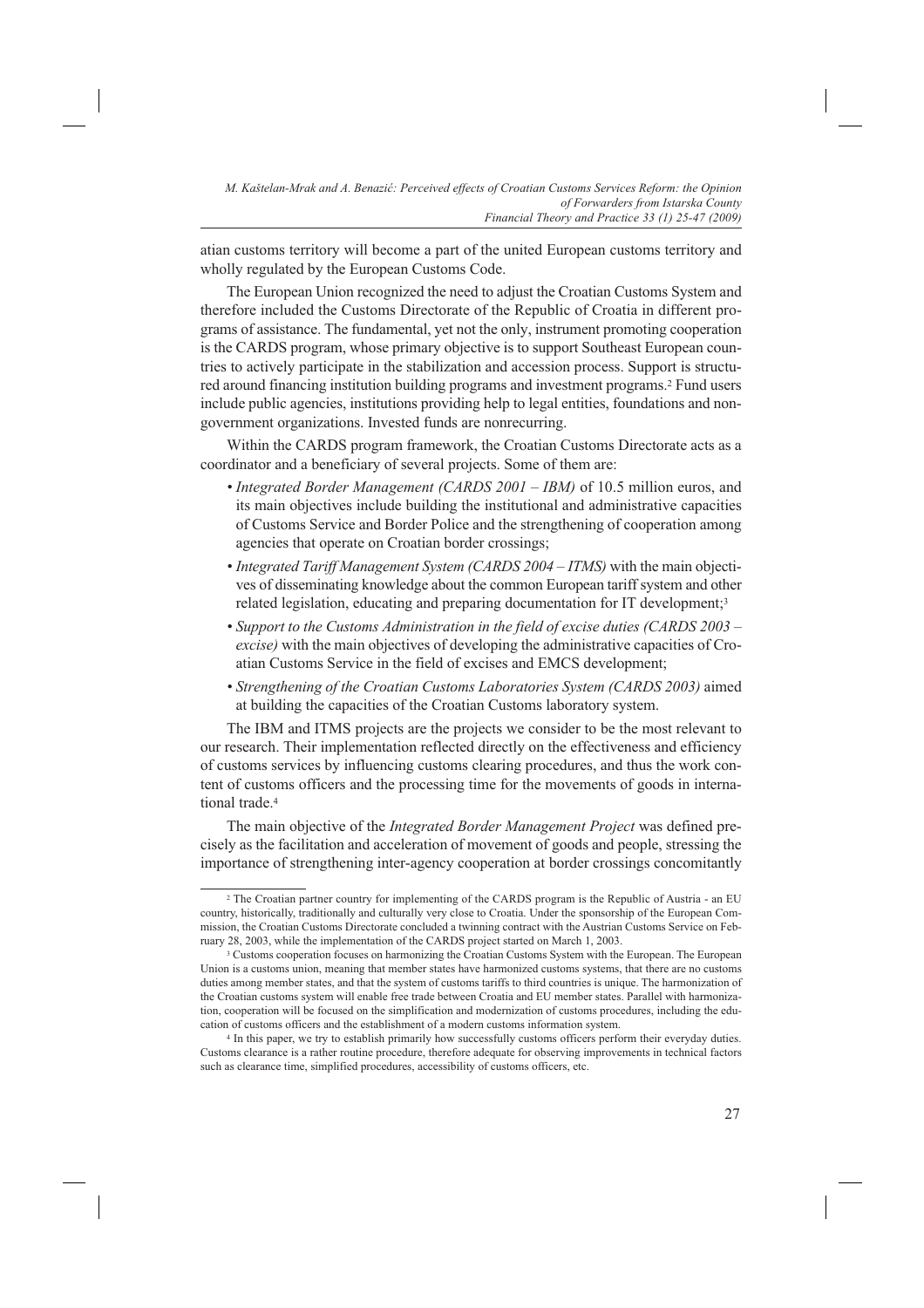with the protection of the Croatian border. The project was designed to contribute to regional stability due to the strengthening of border controls, and consequent decrease of illegal immigration. The value of the customs subcomponent of this project was 2 million euros, out of which 1.2 million euros were allocated for technical support and 800 000 euros for investments. The project included:

- *legislation development* analysis of customs legislation needs and shortcomings and the provision of legal advice helping to bring about harmonization of legislation;
- *building administrative capacities and increasing administrative efficiency,* including auditing, anti-fraud management, ethical principles;
- *education of customs officers*  creating a strategy for customs education, trainer education, establishing at Customs Academy;
- *investment component* information and multimedia equipment, office equipment, vehicles and scanning equipment.

The Customs Directorate had organized and run various seminars and workshops for customs officers since the CARDS project began. Topics covered included: origin of goods, customs tariffs, organization of customs services, organization of the European Commission, organization of border crossings, customs valuation, data collecting and risk analysis, pre-arrival controls and audits, risk management and audit techniques, special customs procedures, passenger's goods, diplomatic goods, customs procedures and establishment of the Customs Academy.

The second important CARDS project, the *Integrated Tariff Management System,* lasted from November 7, 2005 to October 27, 2007. It included seminars, workshops, business trips and meetings of the auditing committee. Processed subjects included TARIC (*Tarif Integré Communautaire*), TQS (*Tariff Quotas and Surveillance*), EBTI (*European Binding Tariff Information*), ISPP (*Information System for Processing Procedures*), SMS (*Specimen Management System*), ECICS (*European Customs Inventory of Chemical Substances*), BOI (*Binding Origin Information*). As a result, every customs house in Croatia has skilled trainers qualified to train other officials in all the areas mentioned above.

From the list of programs and activities mentioned above, it is evident that a large share of resources, not only financial, but also investments of time and effort have been dedicated to designing and implementing the Customs Service Reform. On the other hand, we feel that more should be done in terms of assessing the outcomes. This particularly applies to establishing forms of external evaluation such as analyses of *customer perception* of the values/benefits gained by the reform.

The quality of provided services is a reform result most valuable to service users. In fact, the goal of "increasing the quality of public services" is explicitly mentioned among the eight goals of the State Administration Reform Strategy 2008-2011, right after "improving efficiency and cost-effectiveness" in the public sector. In describing quality as a goal (pp. 4-5), the Strategy also calls for running annual surveys of citizens' opinions to be used along with other (internal) methods of appraisal. However, being a general doc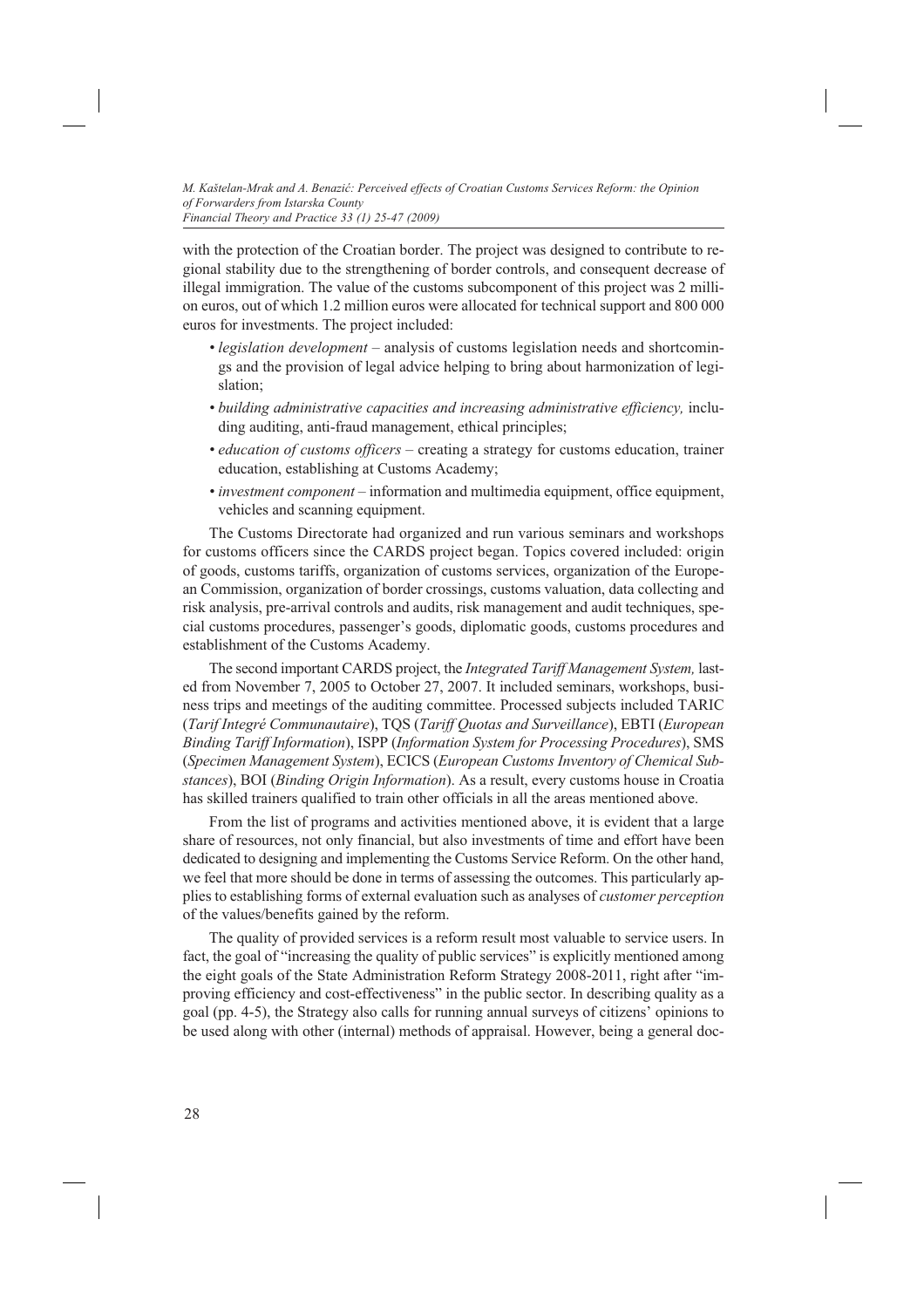ument that does not concentrate on any specific government service, it does not go into details of how external surveys should be run.

An earlier document, the Action for IBM from 2006, concentrating specifically on Customs, also mentions quality as a reform measure, but it proposes a "quality management system" based solely on internal audit and control. External evaluations are not mentioned (Table 1).<sup>5</sup>

| <b>Measure</b>                           | <b>Explanation</b>                                                                                                                                                                                       |
|------------------------------------------|----------------------------------------------------------------------------------------------------------------------------------------------------------------------------------------------------------|
| 1 Legislation                            | Croatian customs legislation needs to be completely<br>harmonised with EU customs legislation;                                                                                                           |
| 2 Management and organisation            | Improving flexibility through decentralisation and decision<br>process delegation and organisational structure changes;                                                                                  |
| 3 Planning process                       | Improving planning process and quality allocation of<br>human resources and equipment;                                                                                                                   |
| 4 Quality management system              | Establish quality management system based on internal<br>audit and control:                                                                                                                              |
| 5 Establishing mobile units              | Establishing authorised and equipped mobile units with<br>operational competence over the whole Croatian customs<br>territory;                                                                           |
| 6 Customs procedures                     | Simplification and standardisation of customs procedures;<br>Establishing permanent customs clearing in customs<br>offices at frequent border crossings;<br>Creating plans for extraordinary situations; |
| 7 Human resources and education          | Development of human resources and motivation, creating<br>a strategy for human resources development;                                                                                                   |
| 8 Communication and information exchange | Establishing of management information system which<br>provides simple and fast information access;                                                                                                      |
| 9 Information for customers              | Facilitated information access for customers of Customs<br>service;                                                                                                                                      |
| 10 Public relations                      | Quality public relation provides increased public identity<br>of customs service, establishing clear procedures of<br>communication with public;                                                         |
| 11 Compatibility of IT system            | Creating EU compatible IT system of customs service<br>which supports processes in customs service;                                                                                                      |
| 12 Infrastructure and equipment          | Croatian customs service has to be equipped according<br>requirements of the EU                                                                                                                          |

*Table 1 Measures of reforms in the Croatian Customs Service*

*Source: Vlada RH (2006)*

Furthermore, it should be pointed out that the European Commission also periodically evaluates progress and assesses the administrative capacities of the Croatian Customs Directorate. However, apart from some insights into the general comments on the

<sup>5</sup> In order to bridge this gap, we developed a questionnaire that would assess the opinion of service users and cover some of the goals established as measures of reforms. Our rationale was to assess the improvement achieved in areas most easily observable to service users and leave out the items less visible to outsiders (respondents). Therefore, from the list of reform measures listed in Table 1, we chose to concentrate on the last seven, starting from customs procedures (6-12).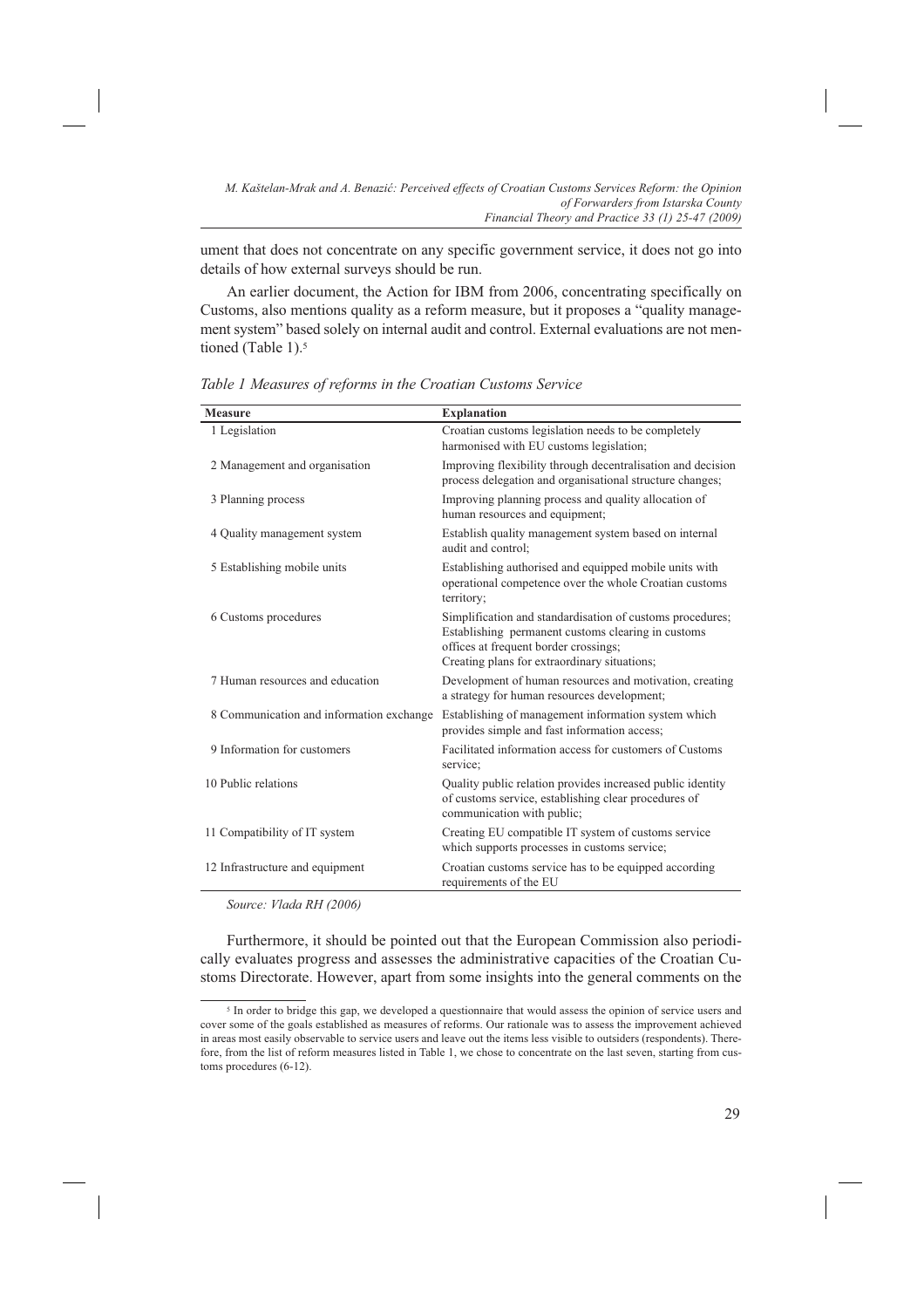advancement of the reform, no information about the specific techniques of measuring reform progress is provided. In short, the Commission's report establishes that there is evidence of progress in the field of education of customs officers in the newly established Customs Academy and that considerable progress has been achieved in raising the accessibility of customs services to the trade community. For example, all customs offices extended working hours for receiving customs declarations, some offices made possible the submission of customs declarations after working hours and some are now open 24/7 in order to provide continuous clearing of perishable products. Among the aspects of customs services that still require further attention, the European Commission emphasizes the issue of penalizing violations of procedures and corruption of customs officers. On this matter, the Customs Directorate has started a limited number of processes, but the general opinion is that the initiatives provided to fight corruption by the Customs Directorate are still quite unclear.

### **3 Approaches to quality**

Quality should be observed as a multifaceted phenomenon. In developing our research, we referred primarily to work published by authors empirically researching quality through the lens of customer perception. However, we are aware, that at least two, widely different, approaches in terms of defining and measuring quality exist. One is predominantly technical in nature and is oriented towards developing organizational capacities, while the other sees quality as a value perceived by customers and service users.

The reasons for the evolution of the "technical" concept of quality can be found in the development of manufacturing firms during the  $20<sup>th</sup>$  century. In the technical setting of the traditional mass production factory and routine procedures, the problem of quality management may be reduced to ensuring conformity to standards. As far as markets are capable of absorbing production, conformance to standards guarantees efficiency of planning and disposing of production factors. Adherence to standards, in the long run, eventually develops time and cost efficient sampling techniques, as well as other forms of system improvement.<sup>6</sup> An additional argument for defining widely recognizable standards of quality derives from globalization, where reliable quality facilitates the exchange of goods and services among firms and geographically dislocated areas.

From the 80s onwards, with the popularization of the quality movement, it has become common to look for sources of quality imbedded in organizations. The reason for studying quality became the development of business systems capable of sustaining stable (business) processes and thus reliable levels of product/service quality. This approach, labeled Total Quality Management (TQM), dominates contemporary Operations Management textbooks (Hill, 2000; Schroeder, 1999; Gaither, 1992). In short, TQM can be defined as a "formalized system for evaluating the *capacity of any organization* to consistently design, provide and deliver products and services to *specification*" (Hill, 2000:343, *highlighted by the authors*).

<sup>6</sup> When applying the same logic to customs services, technical (measurable) aspects of quality are related to time spent and costs dedicated to customs procedures. The method for reducing costs and time would revolve around formalizing procedures and observing conformity to standards; an issue also relevant for evaluating the improvement in the efficiency of customs services, as in our research.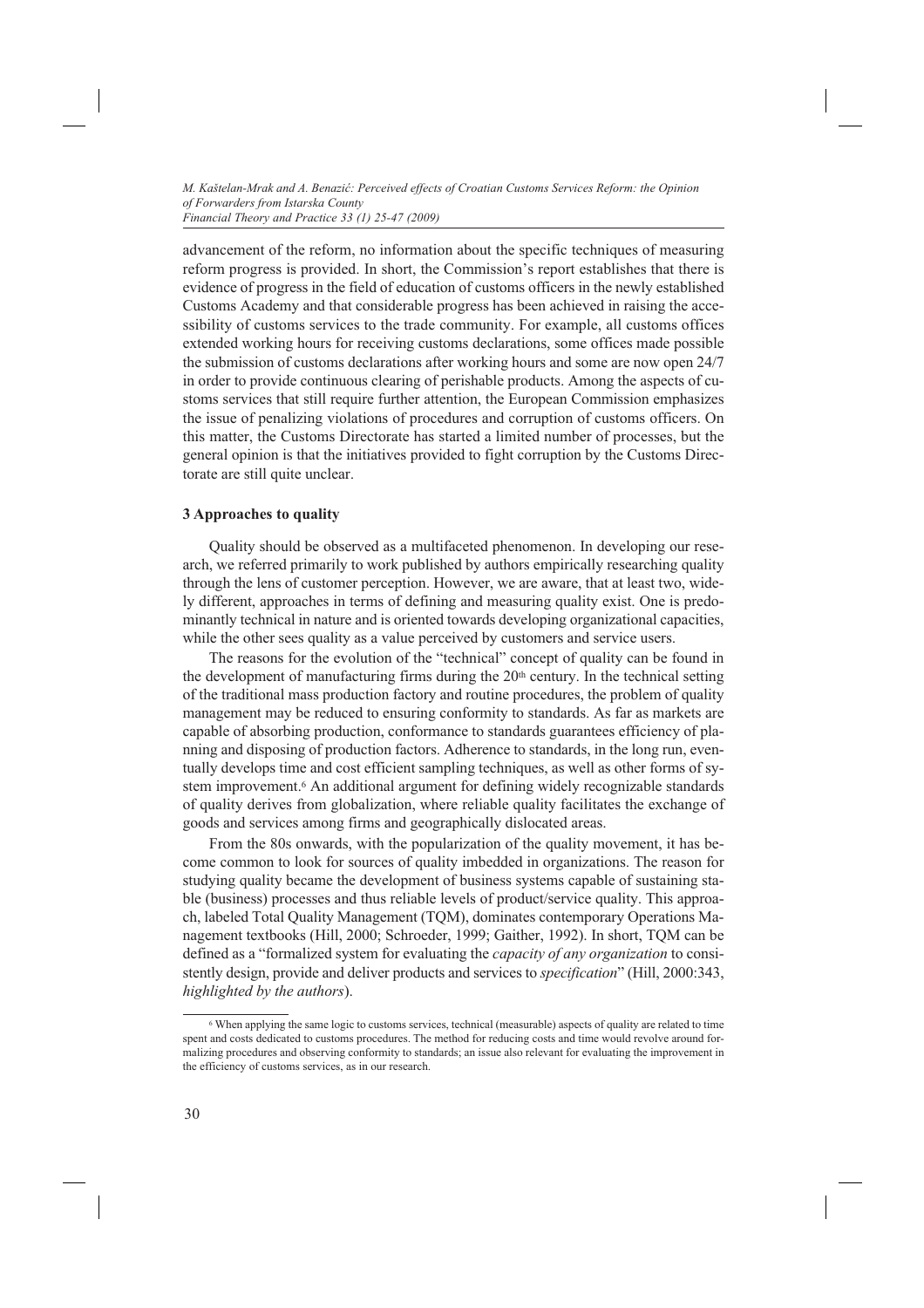Contrary to this predominantly technical approach, the marketing oriented approach does not pre-set standards for quality but tries to understand customer behavior. Instead, researchers in the field of marketing concentrate on quality as a predominantly perceptual phenomenon and the methods used to establish quality are usually customer surveys. In saturated mass markets, consumers do not have detailed technical information that will enable them to precisely recognize the costs and benefits of a purchase. The decision to purchase a product is made on a more or less intuitive/impulsive basis and therefore it depends on the perceived quality.

In academic research, the most common measurement tool is SERVQUAL. SER-VQUAL attempts to establish *gaps* between customer perception and expectations (Parasumaran, Zeihaml and Berry, 1985; Cuthbert, 1996; Albaum, 1997; Kueng and Wettstein, 2000). More recently, there is the SERVPERF method that measures service quality based "only on consumers' perceptions of the performance of a service provider" (Brady and Cronim, 2002). The main difference between them is that SERVQUAL uses paired item scales questionnaires to identify gaps between expectations and perceptions of performance, implying that service quality is perceived whenever the customers' perception of performance is equal to or greater than the expected level of service. SERVPERF tries to establish only measures of performance.

Comparing marketing- and operations-oriented approaches, we can observe that quality in a technological sense usually corresponds to the adherence to standards as opposed to quality seen as subjective perception of value gained by the customer. In our research we tried to integrate the technically oriented aspect of quality (the process design and factor contribution approach) and the marketing oriented idea of quality as positive perception of individual consumers. Also, assuming that customers expectation in the case of public services, in our case customs services, would be fuzzy, or at best, based on some comparisons with earlier level of service (before the reform), we deliberately chose not to use SERVQUAL

It should be noted that the term "technical" is also sometimes used in marketing research but with a different meaning. A paper by Brady and Cronin (2001), describing the origins of service quality theory, uses the term "functional quality" to represent the customer's perception of the technical quality reflecting the outcome of the service received. In some further exploration of the results of the reform of the Croatian Customs Service this "technical" outcome might be eventually measured as cost gains achieved because of redesigned customs procedures.

Another useful clue received from Brady and Cronin (2001) concerns the use of a hierarchical approach in grouping variables. We decided to group variables around factors contributing to improvements of customs services, much like the process-oriented TQM approach, rather than to group variables around sub-dimensions of quality perceived by customers.7

<sup>7</sup> Brady and Cronin used open ended questionnaires encouraging respondents to list factors influencing their perception of quality, while we started with a questionnaire targeting measures proposed by the Customs Service Reform.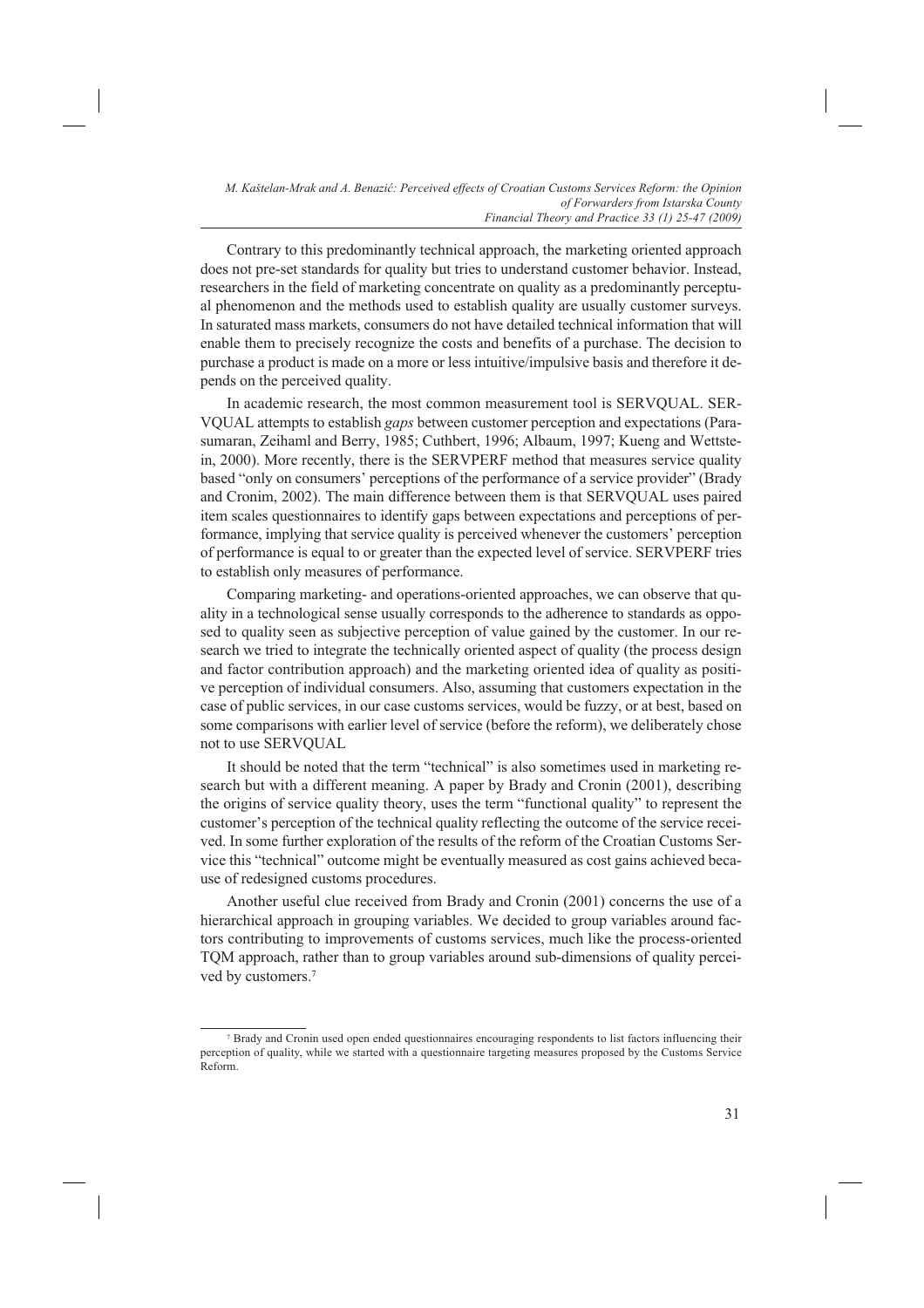In the final shaping of our questionnaire, additional useful clues were obtained from Bryer (2006). Bryer sets the concept of "responsiveness" of public administration into a historical setting. He develops a set of six variants of what he calls "bureaucratic responsiveness" that vary in accordance to particular circumstances, determined by the changes in the perception of the role of public administration and the control methods "employed" to direct responses of administrators.

Another issue we wanted to take into consideration, was the effect of the general attitude of our respondents towards the reform of customs services on research results. We feared that a negative personal experience with the reform, specifically since the business of forwarders is bound to decline as custom procedures became simpler, might translate into unfavorable opinions. Here, we were inspired by an article (Yang and Holzer, 2006) indicating possible difficulties in measuring performance of government services due to the lack of trust or misalignment of individual and common interests. Their article also stressed the impact of proper communication strategies on the quality of performance perceived by government service users.

## **4 Research Methodology**

We used a 19-item Likert scale questionnaire to measure respondents' awareness and opinions. Each item was to be graded from 1-5 showing agreement or disagreement with proposed statements (1= strongly agree, 2=agree, 3= neutral, 4= disagree and 5= strongly disagree).

We distributed the questionnaire and asked the respondents to return it either by mail or fax. Each respondent received a letter explaining the purpose of the research, the 19 item questionnaire table and a second table requesting general information about the responding firm. The returned questionnaires were analyzed by nonparametric tests using *"Statistica"*.

During the process of developing our research questionnaire we observed several pointers:

- Our first goal was to estimate the results of a reform project to complement a broader and methodologically more detailed research being developed in a doctoral thesis. Since not much time elapsed from the beginning of the reform, we chose to concentrate on forwarders, as a relatively well-informed fraction of the population daily in touch with customs procedures.
- From the many approaches to quality, we wanted to develop a conceptual framework (section 3) that would be translated into a simple questionnaire form. The collected data should give us an insight into the factors relevant for achieving/managing quality in the customs system.
- We tried to develop a measurement instrument that would spot reform improvements. The Customs Service has multiple roles. However, we concentrated on customs clearings procedures since the results in this domain would be easier to observe.
- We tried to keep the questionnaire short in order to the attention of our respondents and get the maximum number of questionnaires returned.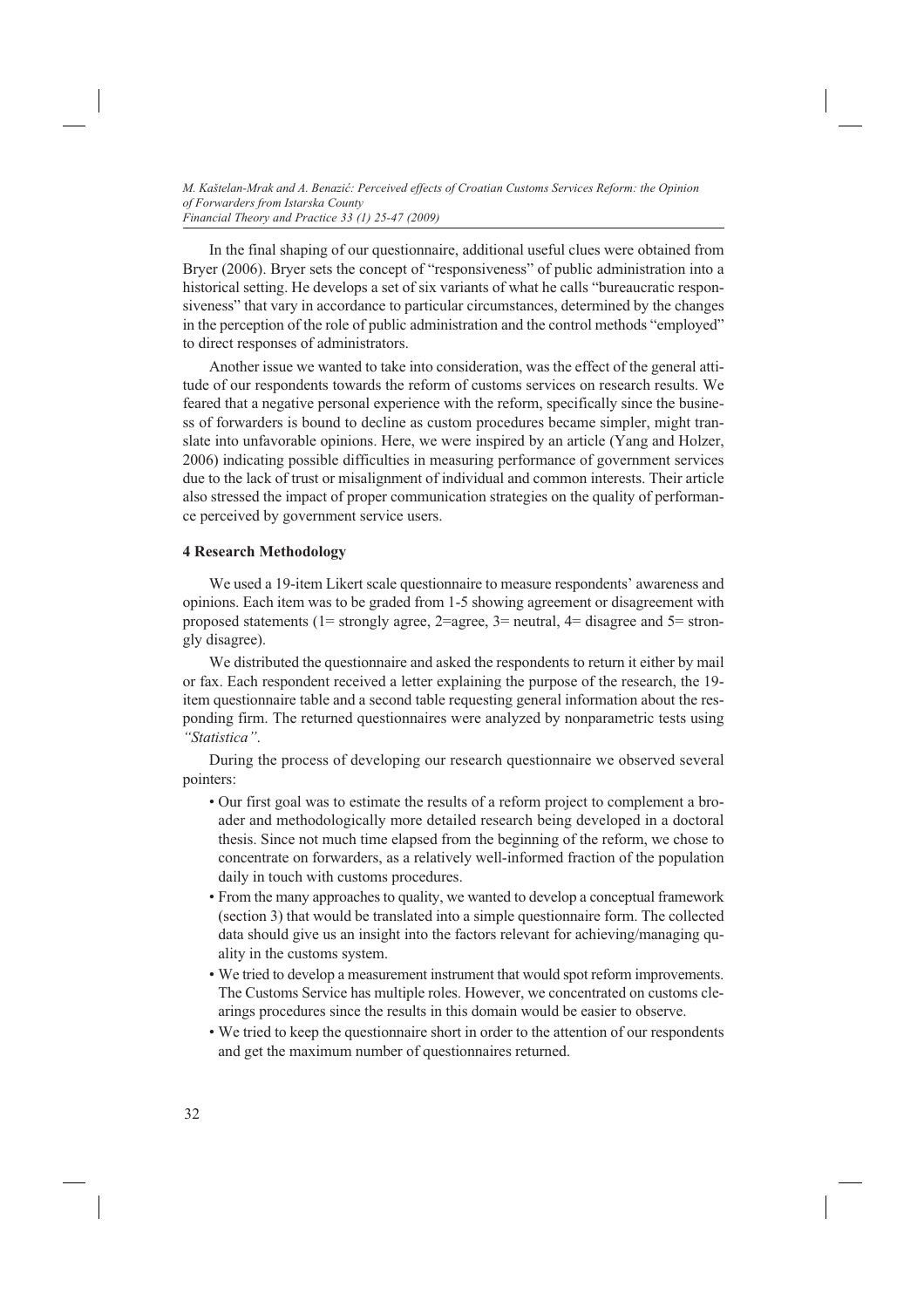### *Population – sample description*

International forwarders constitute the population of firms most immediately influenced by the Customs Service Reform. They have daily contacts with customs officials and are thus the first group of "customers" to gain enough experience in the short period elapsed since the introducing the Reform. Also, we assumed forwarders would be willing to participate in our questionnaire, being professional service providers whose operations depend most directly on the efficiency of customs services. They were also expected to be critical of issues and problems that might have appeared along the reform process. We did, however, fear that generally worsening business conditions for forwarders would lead respondents to an overly negative attitude towards the Customs Services Reform since forwarding activity might decline and small freight forwarders will be run out business.For this reason, several open-ended questions were introduced in a separate part of our questionnaire. This part inquired about general firm data, frequency of contact with customs officials, methods of acquiring information, software used as well as general business position of the forwarder in question.<sup>8</sup>

Geographically, we chose to concentrate our research on Istarska County.<sup>9</sup> Our intention was to have a more homogeneous population in terms of business performance, since not all Croatian counties are equally developed, and some are more, some are less involved in international trade. By restricting our research to a limited area, we reduced the possibility of responses being influenced by more general social and economic conditions.

Istarska County is one of the more entrepreneurial and economically better developed regions in Croatia. With 206 thousands of inhabitants, amounting to 4.65% of the population of Croatia, Istarska County, with almost 7,200 registered business entities, accounts for 9.16% of the total number of Croatian entrepreneurs (Economic Profile of Istarska County in 2006, 2007). It also accounts for a substantial part of Croatian foreign trade: making 1,038.6 million USD in exports, i.e. 10.01% of value of total Croatian exports, 1,127.9 million USD in import, or 5.25% of the value of total Croatian imports.<sup>10</sup>

There are 13 branch customs offices of Pula Customs House in Istarska County, having jurisdiction at 4 road border crossings, 4 sea border crossings, an airport and 8 inland customs offices.

Of the total number of more than 550 business entities registered as forwarders in Croatia (February 1, 2007.), about 10 % are located in Istarska County. The total number of active forwarding agents in Istarska County is 48 at the moment. Since some of the forwarders doing business in Istarska County have their headquarters in other regions and/or are not active (or were in the process of getting out of the business), we concentra-

<sup>8</sup> This part of the questionnaire provided us with firm-specific information on increasing-decreasing level of activity in the past five years, concerning number of employees, number of clients, earnings and costs. It also contained a blank area for respondents to express their concerns and comments.<br><sup>9</sup> The fact that forwarders only from one region were included in the research might generate some questions

on whether research conducted on the whole population of forwarders in Croatia might render somewhat different results. However, since the customs system is a centralized system and reforms were directed from the top, we would not expect major discrepancies among answers of respondents coming from different geographical areas.<br><sup>10</sup> Even though the trade balance in Istria is negative, as is the trade balance of Croatia as a whole, the disparity

between exports and imports in Istria is much smaller.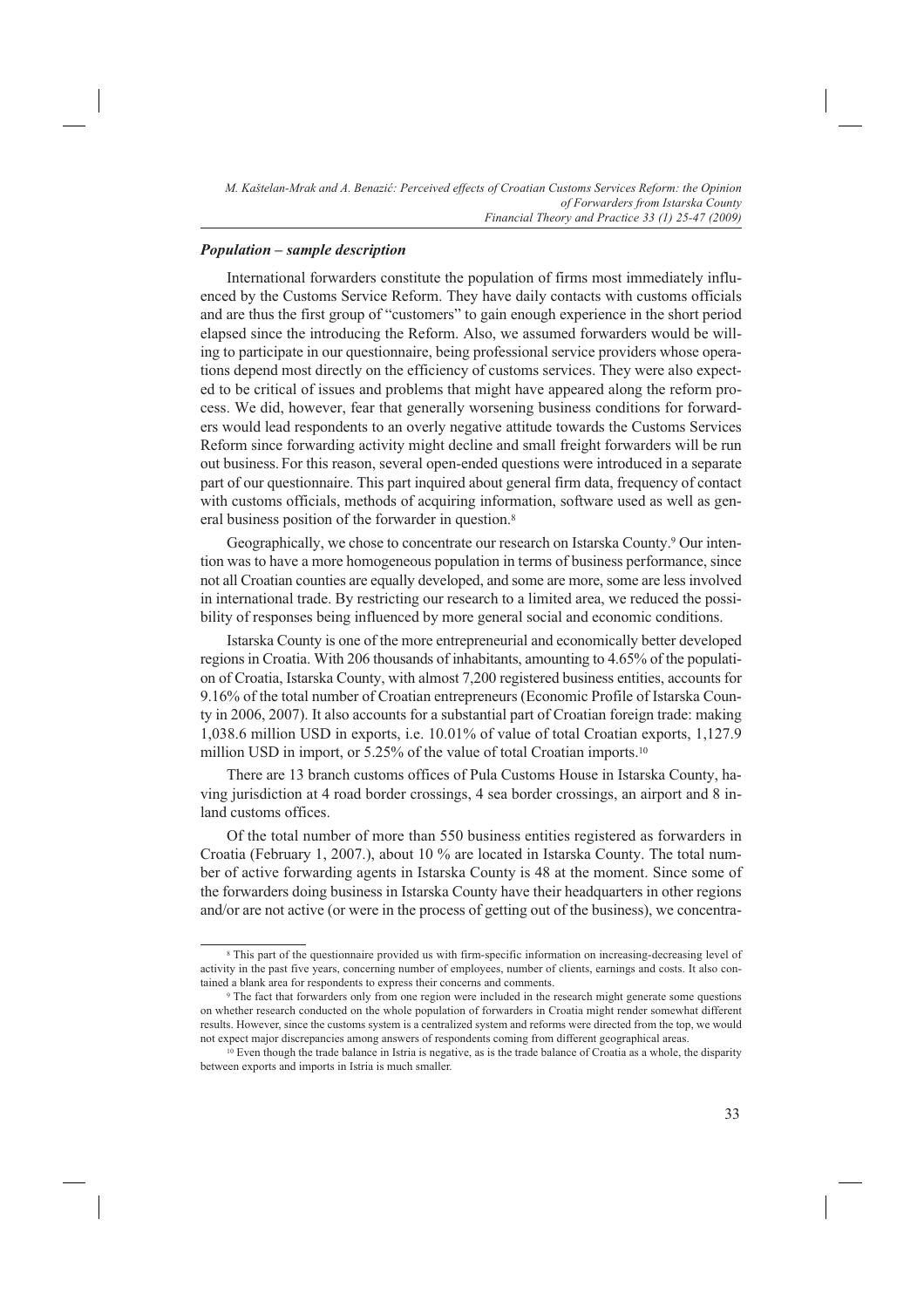ted on forwarders actually doing business in Istarska County, i.e. on forwarders submitting customs declarations to the Customs House Pula, no matter on the location of their headquarters. Our final sample included 36 forwarders.

Out of these, 17 are registered as forwarders even though forwarding is their secondary business activity. Respondents were first contacted by phone to inform them about the research and eventually, a second time, after a couple of weeks, if their responses were not sent back. The final response rate was 86.1 %, providing us with a sample of 31 firms. One of the returned questionnaires was discarded since the respondent failed to follow the standard form of completing the questionnaire. The final sample of 30 firms can be considered sufficiently large, especially granting the high proportion of respondents.

The final sample was then categorized by business activity into two subgroups:

*Group 1* **–** Forwarding as only or main line of business (15 firms)

*Group 2* – Forwarding as a secondary business activity (15 firms)<sup>11</sup>

### *The variables*

Nine variables were defined to represent favorable opinions of services offered (V1, V2, V3, V5, V7, V8, V9, V10, V12 in table 2); four variables to convey unfavorable opinions (V4, V11, V13, V16). The latter, apart from inquiring into specific items, also served to test scores obtained for positively worded opinions. As the respondents completed the questionnaire on their own, we could not control in advance how seriously respondents would approach the questionnaire. Therefore, we tried mixing positive and negative statements to enable us to spot, later on, eventual respondents that would just circle all answers along the same line, without carefully reading the statements.12

The remaining variables were used to test the respondents' awareness of the complexity of the reform process, the steps already taken (e.g. establishment of an internal control unit and the Customs' Academy) and to check their opinions on specific matters (V6, V14, V15, V17, V18, V19). These variables were included to suggest directions for future lines of research.

Variables were grouped to cover three dimensions of quality: the first one being what may be considered an overall measure of quality, indicating the general reform results; and the other two were conceived as indicators of the contribution of human and technical factors to the success of the reform. We added an additional group of variables (miscellaneous), which do not fit any of the previously mentioned groups. Consequently we ended up with four groups of variables:

#### *1 G-1 - general perception that services have improved*

Four variables were used to reflect the progress made in the past 3-4 years (V1, V2, V3, V9). The general opinion of the respondents, expressed by the first item of the questionnaire (V1 - *We have noticed an improvement in services during the past 3-4 years*)

<sup>&</sup>lt;sup>11</sup> It was not our intention to have the same number of respondents in each sub group.

<sup>&</sup>lt;sup>12</sup> In general, the respondents filled the questionnaire with care, which can also be observed from the fact that many wrote down short comments in the designated blank area of the questionnaire.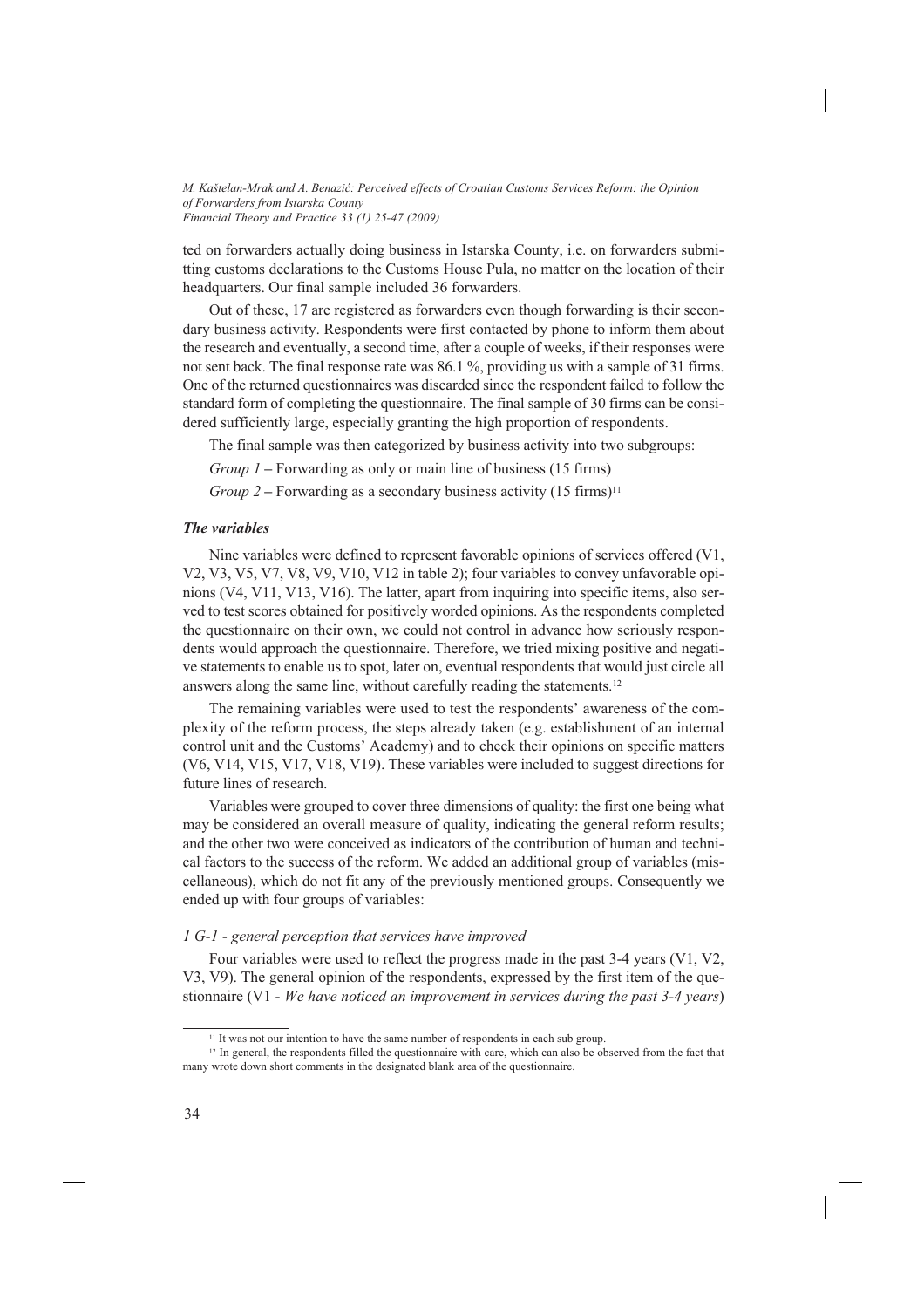#### *Table 2 Main questionnaire form*

| <b>Ouestion</b>                                                                                                            | $\mathbf{1}$ | $\overline{2}$ | $\mathbf{3}$ | $\overline{\mathbf{4}}$ | 5 |
|----------------------------------------------------------------------------------------------------------------------------|--------------|----------------|--------------|-------------------------|---|
| V1 We have noticed a general improvement of custom services in the past<br>3-4 years                                       |              |                |              |                         |   |
| V2 Custom procedures take less time now than 3-4 years ago                                                                 |              |                |              |                         |   |
| V3 Custom procedures are now simpler than they were 3-4 years ago                                                          |              |                |              |                         |   |
| V4 Changes in the process happen too often (changes in needed documents,<br>rules, $\dots$ )                               |              |                |              |                         |   |
| V5 Methods of disseminating information about these changes are clear,<br>detailed and prompt                              |              |                |              |                         |   |
| V6 A customs academy or other institution should administer an organized<br>system for educating and certifying forwarders |              |                |              |                         |   |
| V7 Customs officials know their job and perform it correctly                                                               |              |                |              |                         |   |
| V8 Customs officials always have enough time and there is no unnecessary<br>waiting                                        |              |                |              |                         |   |
| V9 Customs officials are more responsive than 3-4 years ago                                                                |              |                |              |                         |   |
| V10 In their work, custom officials abide by public interest and ethics                                                    |              |                |              |                         |   |
| V11 Personal contact with a customs official is important, otherwise there<br>might be delays                              |              |                |              |                         |   |
| V12 Equipment level at the customs offices conforms with the nature of their<br>tasks                                      |              |                |              |                         |   |
| V13 Investment in equipment by customs lags behind investments carried<br>out by forwarders                                |              |                |              |                         |   |
| V14 A possibility of e-services (no paper copies) will make our work easier                                                |              |                |              |                         |   |
| V15 A forwarder who is well organized, is capable of rendering faster                                                      |              |                |              |                         |   |
| services and therefore able to decrease costs per job/client                                                               |              |                |              |                         |   |
| V16 Customs services in neighboring countries (EU) are better organized<br>than those in Croatia                           |              |                |              |                         |   |
| V17 The Customs Directorate has established an efficient internal control<br>division within the customs system            |              |                |              |                         |   |
| V18 The harmonization of the Croatian Customs System with the European<br>will favor primarily Croatian exporters          |              |                |              |                         |   |
| V19 The harmonization of the Croatian Customs System with the European<br>will favor primarily Croatian importers          |              |                |              |                         |   |

*Note: The questionnaire was in Croatian and did not specify favorable from unfavorable statements. For practical purposes variable highlights will be abbreviated later on in the paper. It should also be noted that a few respondents did not check a specific field when answering the questionnaire, but rather wrote YES or NO in the box they found most appropriate. The only questionnaire discarded was the one that has checked all his answers as yes and no in the first column, so we could not access his level of conformance with a particular statement.*

*Source: autor's*

was highly positive. We further tested respondents' opinion by differentiating three presumable dimensions of improvements in service quality: V2-*shorter procedures*, V3-*simpler procedures* and V9-*improved responsiveness of customs official to users.* As a final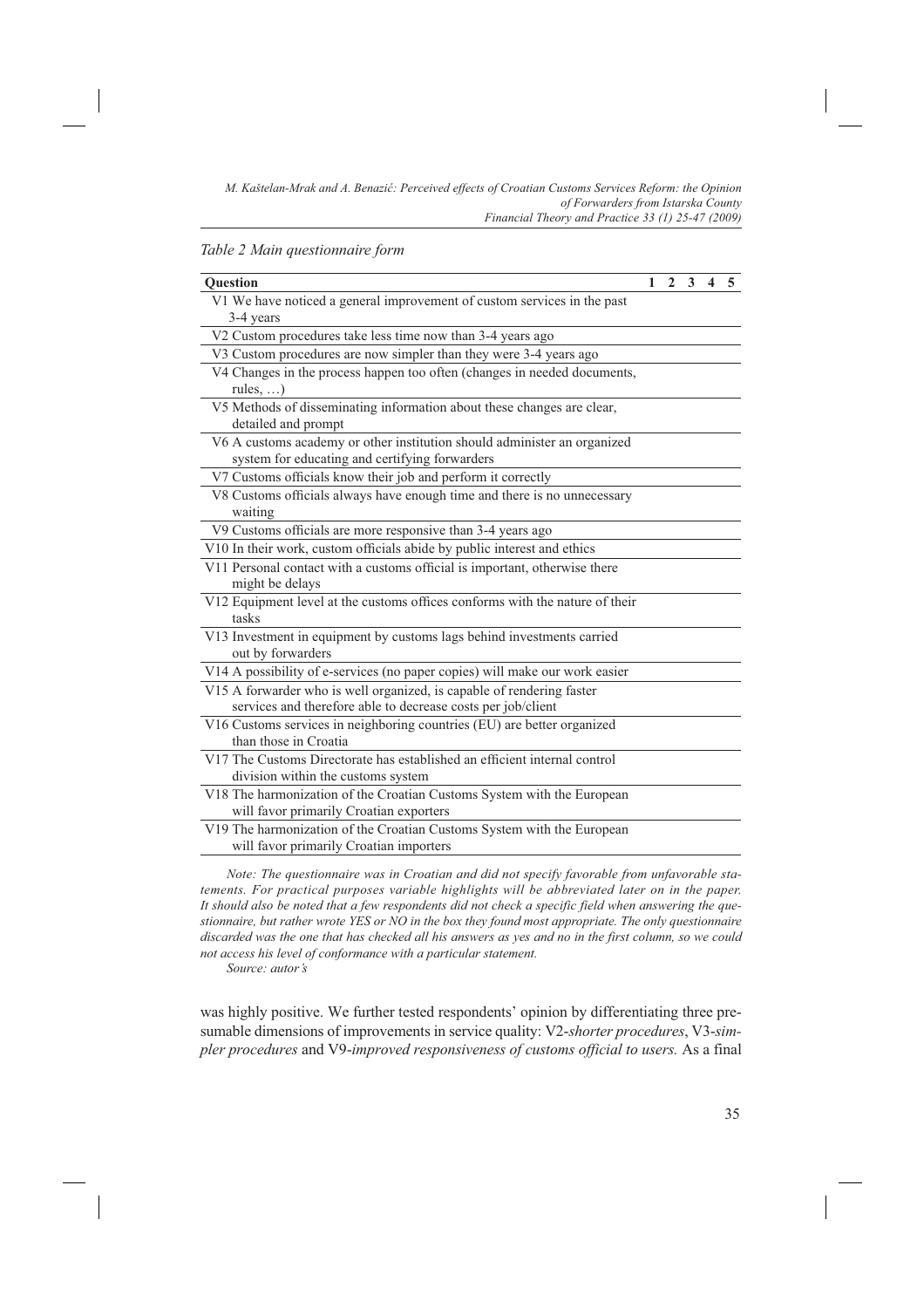confirmation, the general perception of improvement was also tested through the statement that neighboring countries have better customs services (V16).

Group forms the set of dependant variables and constitutes the starting hypothesis that quality of public services has improved due to the Reform.

# *2 G-2 – quality of personnel (HUMAN FACTOR)*

Four variables (V7, V8, V9, V10) were used to establish the quality of personnel. Through these variables we attempted to establish the respondents' perception of the quality of work and attitudes of custom officers by inquiring into their knowledge, availability, responsiveness and their attitude concerning public interest.

## *3 G-3 – quality of equipment (TECHNICAL FACTOR)*

Two variables (V12, V13) were used to inquire directly into the respondents' perception of the technical adequacy of equipment, one phrased to carry a positive connotation and one a negative. Two additional variables, also presented on the list, can be considered as pertaining to the technical factor; variable V5, used to test the perceived quality of the methods of disseminating information on changes and variable V14, asking whether the possibility of using e-services would contribute considerably towards simplifying customs' procedures. Both variables were used to suggest possible procedural/ technological deficiencies.

### *4 G-4 - miscellaneous*

The last group of variables (V6, V15, V17, V18 and V19) constitutes a group of answers that offers some insight into the respondents' understanding of the Reform and their general attitude towards the customs harmonization process.

## **5 Observations and discussion**

Three hypotheses were tested:

- H1 **–** The reform has been successful in terms of providing higher customer satisfaction
- H2 The better-informed service users show more positive opinions than the less informed
- H3 The more involved/motivated (the ones whose main line of business is forwarding) have opinions that differ from those of the less involved. <sup>13</sup>

## *5.1 General opinion*

The general opinion on the results of the Customs Reform was positive.

The results obtained are presented in Table 3. It indicates the number of respondents that chose a certain value for each variable and the TOTAL, signifying the overall number of respondents checking each value. The right side of the table shows the sum obtai-

<sup>13</sup> Hypotheses H2 and H3 were introduced in order to test whether firm-specific data did impact on respondents' opinion on the performance of customs services.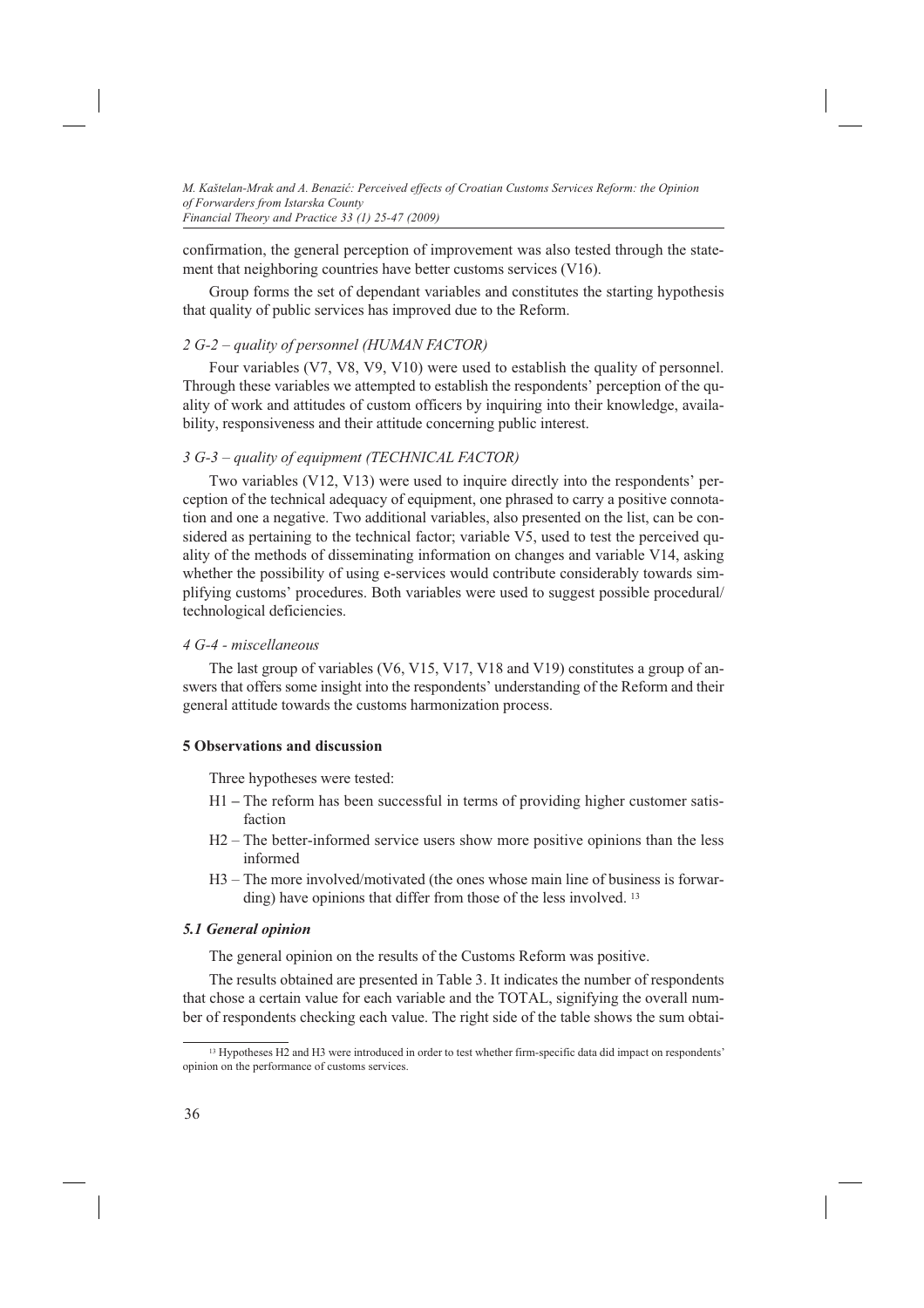ned for each variable14 (calculated as the sum of checked values multiplied by the number of respondents checking these values), the mean value15 (sum of all scores divided by the number of actual respondents) and the standard deviation (as a measure of dispersion).

As seen from the frequency distribution of positive opinion indicators (Table 3), most answers fall into the categories 1 and 2 (*very much agree and agree*). According to the respondents, excellent results have been obtained by the Reform in terms of the general perception of improvement in the functioning of customs services (mean 2.07). Among specific dimensions of perceived improvements, V2 has the lowest sum (V2-*time to perform procedures compared to 3-4 years ago*) and therefore seems to be the greatest benefit of the Reform, well recognized by the respondents.

In the ranking of the 9 items presented in Table 3, the best ranked would be V2, second best in rank are variables V10 and V1 (*customs officials observing the public interest* 

| <b>Variable</b>                                          | 1              | $\overline{2}$ | 3              | $\overline{\mathbf{4}}$ | 5              | <b>Missing</b><br>cases | <b>Sum</b> | Mean | $\sigma$ |
|----------------------------------------------------------|----------------|----------------|----------------|-------------------------|----------------|-------------------------|------------|------|----------|
| V1 General<br>improvement                                | 11             | 11             | 5              | 1                       | $\overline{2}$ | $\Omega$                | 62         | 2.07 | 1.14     |
| V <sub>2</sub> Procedures last<br>shorter                | 15             | 9              | $\overline{4}$ | $\Omega$                | $\overline{2}$ | $\theta$                | 55         | 1.83 | 1.12     |
| V <sub>3</sub> Procedures are<br>simpler                 | $\mathbf Q$    | 12             | 7              | $\Omega$                | $\overline{2}$ | $\Omega$                | 64         | 2.13 | 1.07     |
| V9 Officials are more<br>responsive                      | $\overline{4}$ | 12             | 10             | 1                       | $\overline{2}$ | 1                       | 72         | 2.48 | 1.02     |
| V7 Officials know their<br>job                           | 5              | 16             | $\overline{4}$ | $\mathfrak{D}$          | 3              | $\theta$                | 72         | 2.40 | 1.62     |
| V8 Officials have<br>enough time                         | 5              | 14             | $\overline{4}$ | $\overline{4}$          | 3              | $\theta$                | 76         | 2.53 | 1.22     |
| V <sub>10</sub> Officials observe<br>the public interest | 10             | 13             | $\overline{c}$ | 5                       | $\theta$       | $\theta$                | 62         | 2.07 | 1.05     |
| V12 Equipment is<br>adequate                             | 7              | 8              | 6              | $\overline{4}$          | 3              | $\overline{2}$          | 72         | 2.57 | 1.32     |
| V5 Info dissemination<br>is adequate                     | $\theta$       | 10             | 3              | $\tau$                  | 9              | 1                       | 102        | 3.52 | 1.27     |
| Total                                                    | 66             | 105            | 45             | 24                      | 26             | $\overline{4}$          |            |      |          |

*Table 3 Frequency distribution of positive opinion statements* 

*Source: authors' calculation*

<sup>15</sup> The median and mode for each item are easily observable from the frequency tables.

<sup>14</sup> When interpreting "sum" as an aggregate score, positively worded opinion statements with a lower sum value represent a more favorable opinion. For example, if most respondents agree with the statement "Custom procedures now take less time than 3-4 years ago", the total sum of their scores would be low, the lowest possible score being 30, which would mean that all respondents answered the question checking "1" as their opinion. If the reform had no effect in this aspect of performance, and all respondents, therefore, extremely disagreed with the given statement, the maximum possible sum obtained would be 150.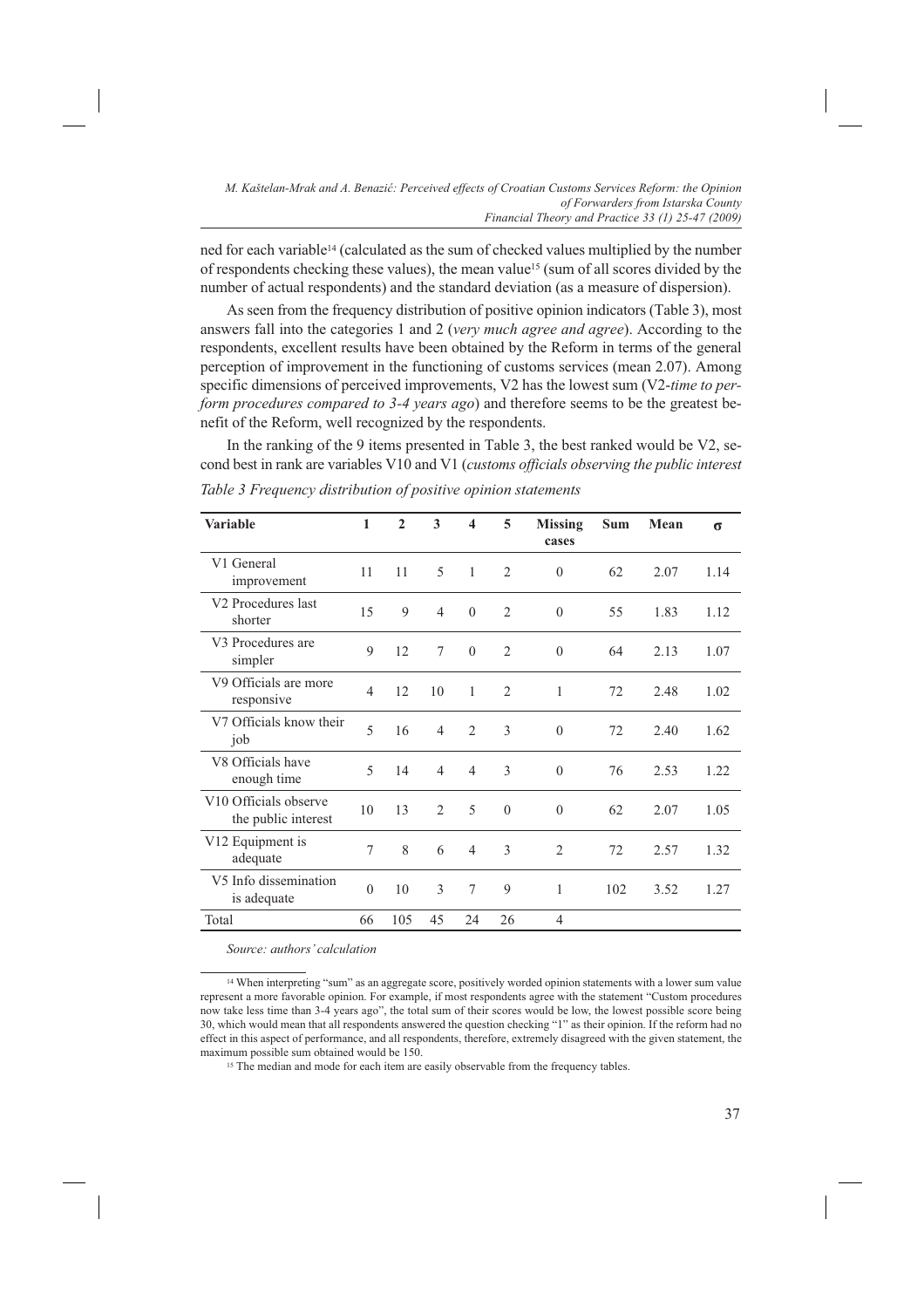*and general perception of improvements*) having the same Sum, but with V10 showing a lower standard deviation. The third best ranked variable would be V3 where respondents recognized that procedures have been simplified. Other indicators of positive opinions also demonstrate service-user satisfaction.

The only exception from the rule refers to the quality of the system of disseminating information. As can be seen from Table 3, respondents' opinions in the case of this factor were both scattered and often unfavorable, resulting in the highest Sum among all variables, positive and negative.

Concerning the *contribution of the human and the technical factors* to the level of service-user satisfaction, the comparison of opinions suggests that the human factor (lower part of Table 3) outperforms the technical factor (Table 4). To a direct question on the perceived improvement in customs officers' responsiveness for the past 3-4 years (V9) 16 answers were positive, while only three were negative (mean=2.48). Similarly, positive attitudes were established for all variables describing the competencies and attitudes of customs officials (V7, V8, V10).

| <b>Variable</b> |                                          | 1                             | $\mathbf{2}$   | 3                             | 4               | 5              | <b>Missing</b><br>cases | Sum | Mean | σ    |
|-----------------|------------------------------------------|-------------------------------|----------------|-------------------------------|-----------------|----------------|-------------------------|-----|------|------|
| V5              | Info dissemination<br>is adequate        | $\theta$                      | 10             | 3                             | $7\overline{ }$ | 9              |                         | 102 | 3.52 | 1.27 |
| V12             | Equipment is<br>adequate                 | 7                             | 8              | 6                             | $\overline{4}$  | 3              | 2                       | 72  | 2.57 | 1.32 |
| V13             | Investment in<br>equipment lags          | $\mathfrak{D}_{\mathfrak{p}}$ | $\overline{4}$ | 13                            | 5               | $\overline{4}$ | $\overline{2}$          | 89  | 3.18 | 1.09 |
| V14             | Possibility of<br>e-services<br>valuable | 18                            | 5              | $\mathfrak{D}_{\mathfrak{p}}$ | 2               | 2              |                         | 52  | 1.79 | 1.26 |
| Total           |                                          | 27                            | 27             | 24                            | 18              | 18             | 6                       |     |      |      |

*Table 4 Technical dimensions of quality*

*Source: authors' calculation*

Concerning investments into equipment in general, a positive attitude variable V12 was compared (SUM=72, mean score=2.57) to a similarly worded negative variable V13 (SUM=89, mean score=3.18). Still, when checking the negatively phrased statement, most respondents showed neither positive nor negative opinions (mode 3, mode frequency 13).

One of the possible actions to be taken / investments to be made, which is already being considered by the Customs Authorities, is the provision of e-services. Actually, in our pool of respondents, 18 showed a high interest in the possibility of submitting customs declarations through e-mail (V14, mean=1.79; the lowest among all the 19 items in the questionnaire). Some respondents additionally stressed the need for paperless procedures in the special part of the questionnaire asking for open comments. The frequency distri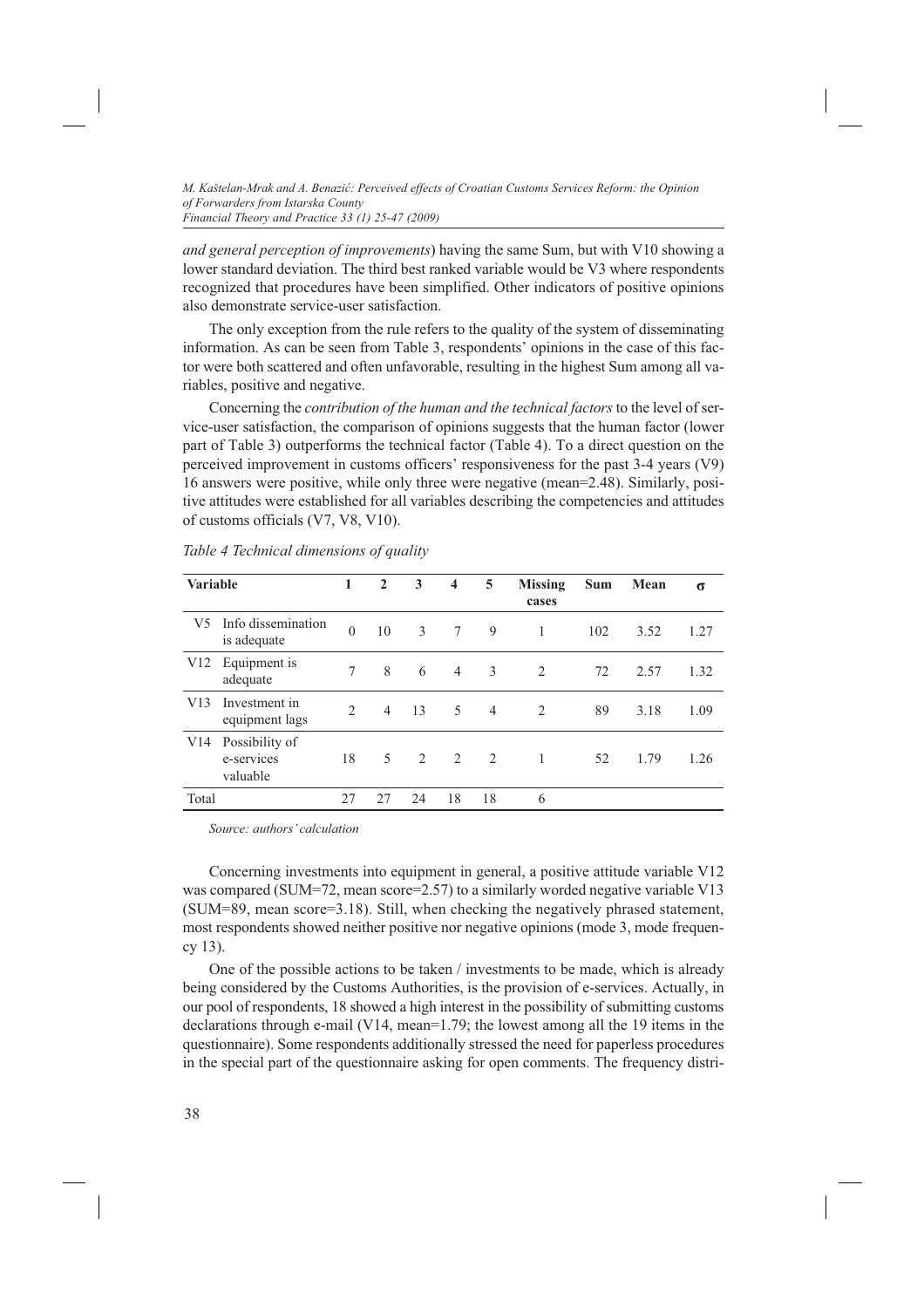bution for some of the negatively worded variables (Table 5) confirms the impression that the technical aspects of the Reform should receive additional attention.

| <b>Variable</b>                                    | 1             | $\mathbf{2}$   | 3  | $\overline{\mathbf{4}}$ | 5              | <b>Missing</b><br>cases | Sum | Mean | σ    |
|----------------------------------------------------|---------------|----------------|----|-------------------------|----------------|-------------------------|-----|------|------|
| V4 Changes happen<br>too often                     | 10            | 13             | 5  | $\overline{1}$          | $\theta$       |                         | 55  | 1.90 | 0.81 |
| V <sub>11</sub> Personal contact<br>necessary      | 13            | 6              | 6  | 3                       | $\mathcal{L}$  | $\theta$                | 65  | 2.17 | 1.29 |
| Investment in<br>V13<br>equipment lags             | $\mathcal{D}$ | $\overline{4}$ | 13 | 5.                      | $\overline{4}$ | 2                       | 89  | 3.18 | 1.09 |
| V <sub>16</sub> EU customs better<br>than Croatian | 5             | 7              | 10 | $\overline{4}$          | 1              | $\mathcal{E}$           | 70  | 2.59 | 1.08 |
| Total                                              | 30            | 30             | 24 | 13                      | 7              | 6                       |     |      |      |

*Table 5 Frequency distribution of negative opinion statements*

*Source: authors' calculation*

On the average the score for all negative variables is slightly higher than for positive variables. The average mean, calculated form table 5 is 2.46 for negative opinions against 2.40 for positive opinions (Table 4).

A very homogeneous perception of respondents relates to the frequent changes in the customs system  $(V4)$ . In fact, the fast rate of changes is the variable that shows the highest agreement among respondents (lowest standard deviation among all variables). According to the opinion of the majority of them, changes happen too often (mean=1.90). Up to a point, this finding can be expected since the main purpose of reforms is to provide change. On the other hand, since changes disrupt existing patterns of behavior and increase the pressure by demanding time, learning, investments in equipment, it is natural to expect the respondents to show some discomfort, if not direct dissatisfaction, with the pace of changes. However, in striving for perfection, observations on this variable could be interpreted as a signal that some action might be directed towards simplifying the process of forwarders' adaptation to imminent changes. A possible way of action, suggested also by the results obtained for variable V5 (for which respondents showed discontent - see Table 4), would be to improve the process of communicating with service users.

It is interesting to note that respondents have shown the most pronounced agreement with statement V14 where 18 respondents checked that they highly agree that the implementation of electronic processing of customs declarations would improve efficiency. This finding confirms that forwarders, as a group, are sensitive to technical factors influencing quality (process design). Consequently, reform managers could win extra support by investing in this area and by stressing technical improvements in their communication with service users. However, the level of investment in equipment by the customs authorities appears to be satisfactory. When comparing investments by forwarders and by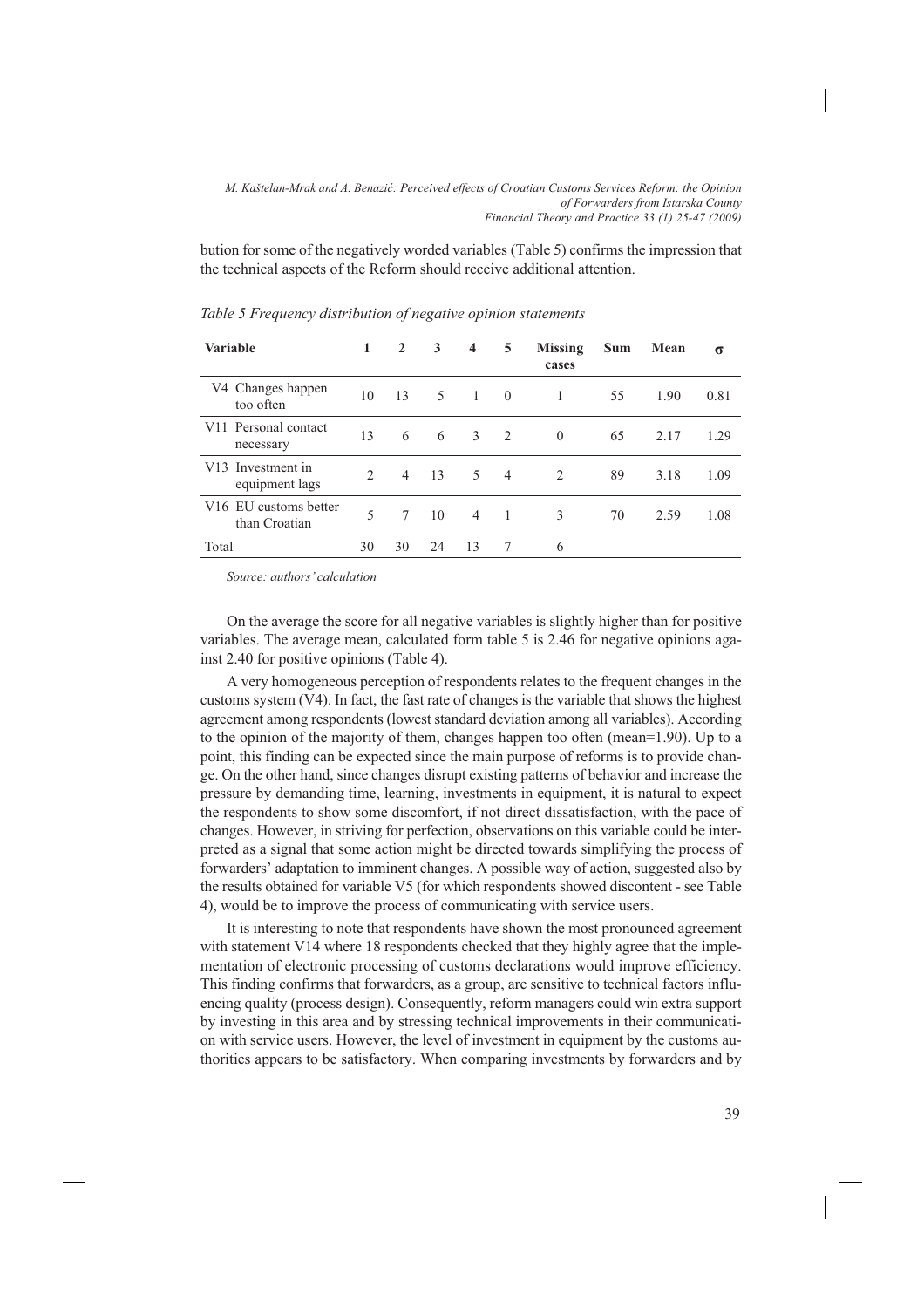the customs, the majority of respondents perceived no lags of investments by the customs (median=3, mean=3.18).

Finally, as another check-point on the general level of forwarder satisfaction, responses on variable V16, where Croatian customs services are compared to those in the EU, demonstrate only a slightly lower opinion of the quality of Croatian services than that of the customs' authorities of other European countries.

A high proportion of respondents chose to agree with the statement V15 that better organized forwarders have shorter processing and lower costs (Table 6).

| <b>Variable</b>                                      | 1              | $\overline{2}$ | 3              | $\overline{\mathbf{4}}$ | 5        | Missing<br>cases | <b>Sum</b> | Mean | σ    |
|------------------------------------------------------|----------------|----------------|----------------|-------------------------|----------|------------------|------------|------|------|
| V6 Academy should be<br>established                  | 13             | 10             | 3              | $\mathfrak{D}$          | 1        | 1                | 55         | 1.90 | 1.08 |
| V15 Better org forwarders<br>perform better          | 18             | $\overline{4}$ | $\mathfrak{D}$ | 2                       | 3        | 1                | 55         | 1.90 | 1.40 |
| V17 Efficient internal<br>controls exist             | $\overline{4}$ | 9              | 10             | $\mathfrak{D}$          | 2        | 3                | 70         | 2.50 | 1.17 |
| V <sub>18</sub> EU harm favors<br>Croatian exporters | 11             | 8              | 7              | $\overline{4}$          | $\theta$ | $\Omega$         | 64         | 2.33 | 1.07 |
| V <sub>19</sub> EU harm favors<br>Croatian importers | 6              | 10             | 10             | $\Omega$                | 2        | 2                | 66         | 2.36 | 1.06 |
| Total                                                | 42             | 41             | 32             | 10                      | 8        | 7                |            |      |      |

*Table 6 Frequency distribution of opinions on miscellaneous items*

*Source: authors' calculation*

Service users, as outsiders, are not in the position to perceive/judge the quality of the organizational skills and the efforts applied by Reform managers. For example, the distribution of answers for variable V17, with three missing answers and 10 respondents neither agreeing nor disagreeing with the statement that efficient internal controls exist, suggests rather that respondents do not have an opinion on the issue, rather that they are either satisfied or dissatisfied with the level of services received.

The next step in our research was to establish statistical correlations among our variables. Spearman Rank Order Correlations were calculated using Statistica (with p<0.05) with negatively phased variables recoded (The table is presented in the annex). Statistically significant correlations are evident among all variables relating to the improvement achieved over the past 3-4 years, as well as for the variables describing the capabilities and attitudes of customs officers. The generally high perception of improvement correlated significantly with all nine variables referring to positive attitudes: shorter processing times, simpler procedures, adequate information diffusion, the four variables concerning customs officers', adequate equipment and internal controls. We also noted that the opi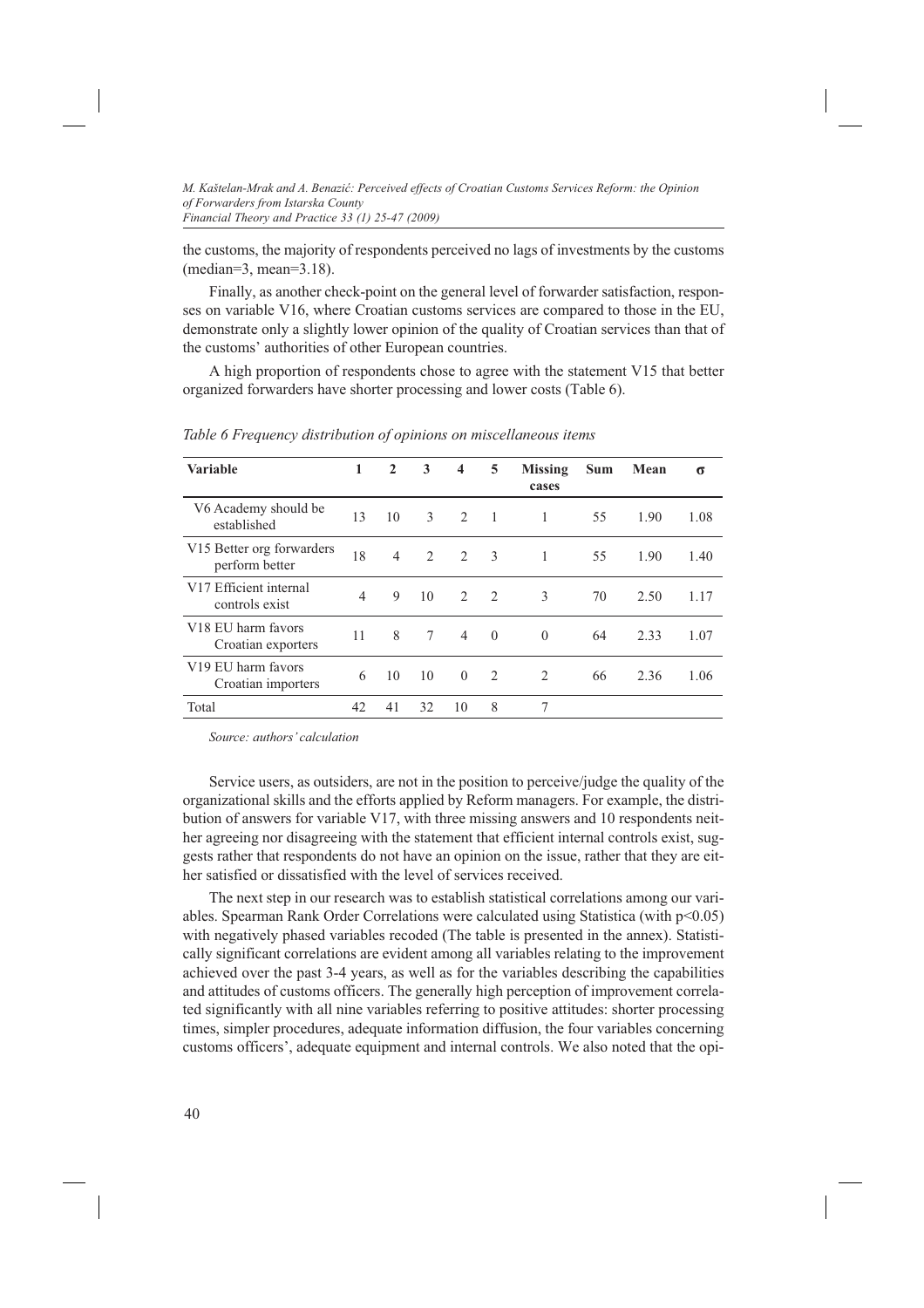nions on the item referring to investment lags. This is one of the items with the lowest opinion score and it statistically correlated only with two of the non-technical items, both concerning customs' officers: familiarity with procedures and responsiveness.

# *5.2 Subgroup differences*

The analysis of the second part of the questionnaire, showing firm-specific information, enabled us to subdivide our sample into sub-samples and thus prove hypotheses H2 and H3.

First we *decomposed customs service-users by line of activity.* However, the results showed that there is not much difference in the opinion poll between strict forwarders and those respondents for which forwarding is not the main line of business. The Kolmogorov-Smirnov comparison of two independent samples (Table 8) showed no statistically significant differences between strict forwarders (s) and diversified businesses (m).

For example, strict forwarders most often chose to strongly agree with the statement that *there have* been noticeable improvements in the services offered by the customs offices during the past 3-4 years (mean 2.13). Seven of the 15 non-forwarders opted for rate 2 (agree) whereas the total average was somewhat higher 2.00. Furthermore, if we subtract two extreme cases, one from each subgroup, that have chosen to strongly disagree with the statement that *customs' services have improved over the past 3-4 years,*16 the overall opinion about the reform is still favorable, regardless of the respondents' main line of business. (mean s=1.93; mean m=1.79)

Also, when comparing opinions of smaller and larger firms (again using Kolmogorov-Smirnov) we noticed that smaller firms do not show significant differences to the larger ones. However, here, it is possible that the sub-samples of small firms (1 to 10 employees), medium (10-100) and large (>100 employees) were too small for us to perform a reliable statistical analysis. However, it is also very likely that firms, regardless of either size or dominant business line, mostly see reforms in the Croatian Customs System as both needed and successful.

Other descriptive features of respondents were not applicable as selective criteria in defining clear-cut sub-samples.

For example, gathered questionnaires demonstrated that strict forwarders and diversified businesses both employ the same or similar software. Also, almost all respondents wrote they are daily in contact with customs' officials. They predominantly mentioned the exact same means for gathering information on changes in procedures and regulations. These include the official Customs' Gazette, the Customs Directorate web site and personal contacts.

So, considering that the run statistical tests could not show statistically significant differences between sub-samples, we were led to disregard hypotheses H2 and H3. Even though we expected respondents to react to our questions differently depending on their

<sup>&</sup>lt;sup>16</sup> The two firms that differ from the general opinion belong one to each subgroup. Their common features are that both are small firms, both express the highest level of agreement with the statement that personal contact is important for efficiently performing custom procedures and both (however, here, they are not alone in this opinion) expect that they will be worse off after Croatia enters the EU.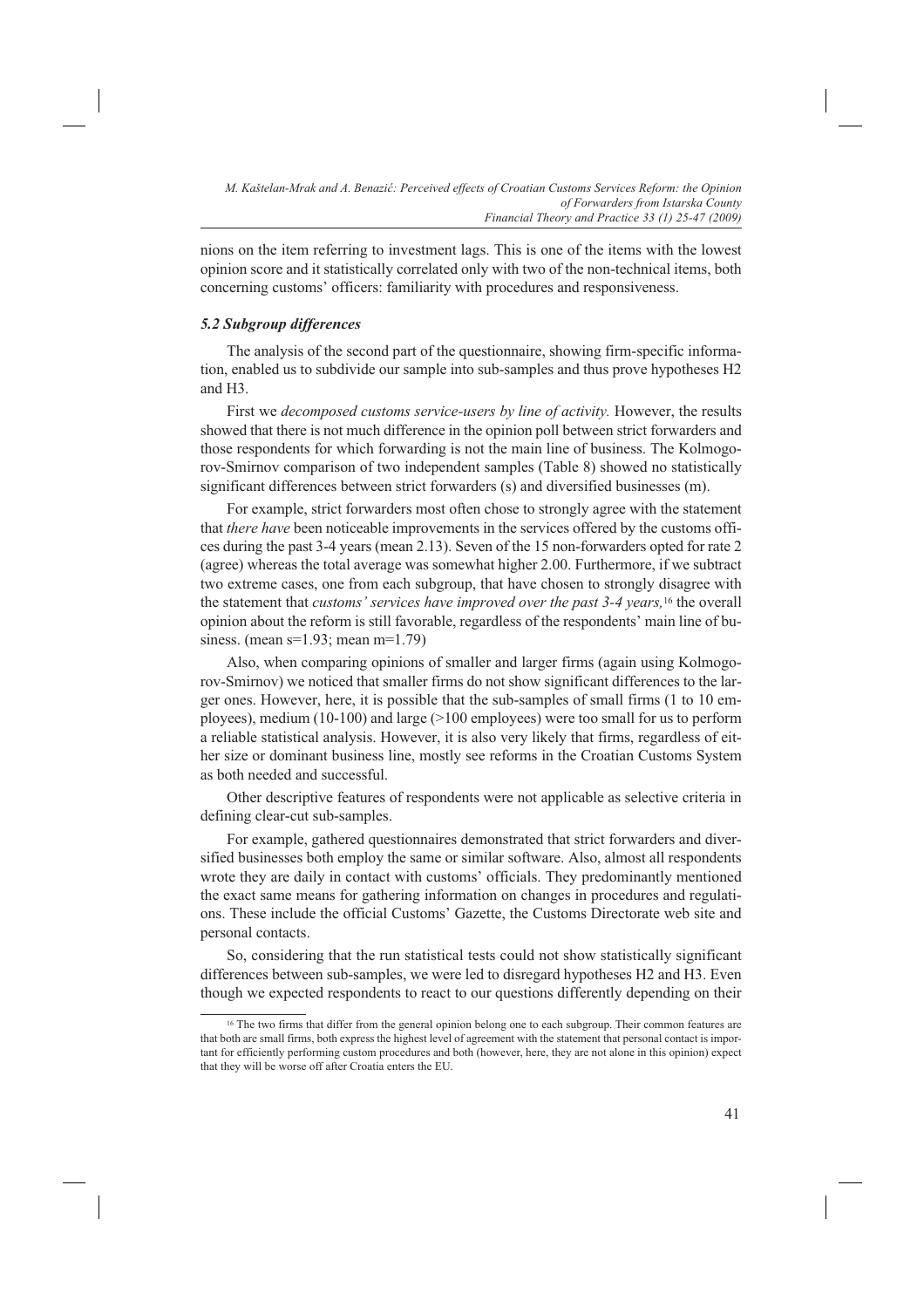| Variable           |                                |                                |          |           | Kolmogorov-Smirnov Test <sup>a</sup> |                                |                                   |                   |                             |
|--------------------|--------------------------------|--------------------------------|----------|-----------|--------------------------------------|--------------------------------|-----------------------------------|-------------------|-----------------------------|
|                    | Max. Neg.<br><b>Difference</b> | Max. Pos.<br><b>Difference</b> | p-level  | Mean<br>m | Mean<br>S                            | <b>Standard</b><br>deviation m | <b>Standard</b><br>deviation<br>S | <b>Valid</b><br>m | Valid<br>number number<br>S |
| Gen. improvement   | $-0.133333$                    | 0.066667                       | p > 0.10 | 2.000000  | 2.133333                             | 1.069045                       | 1.245946                          | 15                | 15                          |
| Processing time    | $-0.133333$                    | 0.000000                       | p > 0.10 | 1.733333  | 1.933333                             | 1.099784                       | 1.162919                          | 15                | 15                          |
| Simpler procedures | $-0.066667$                    | 0.066667                       | p > 0.10 | 2.133333  | 2.133333                             | 1.060099                       | 1.125463                          | 15                | 15                          |
| Changes too often  | $-0.066667$                    | 0.152381                       | p > 0.10 | 2.000000  | 1.800000                             | 0.784465                       | 0.861892                          | 14                | 15                          |
| Adequate info      | $-0.161905$                    | 0.090476                       | p > 0.10 | 3.428571  | 3.600000                             | 1.398586                       | 1.183216                          | 14                | 15                          |
| Officers know      | $-0.066667$                    | 0.066667                       | p > 0.10 | 2.333333  | 2.466667                             | 1.175139                       | 1.187234                          | 15                | 15                          |
| Officers time      | $-0.200000$                    | 0.000000                       | p > 0.10 | 2.200000  | 2.866667                             | 1.146423                       | 1.245946                          | 15                | 15                          |
| Responsive         | $-0.061905$                    | 0.238095                       | p > 0.10 | 2.571429  | 2.400000                             | 1.016350                       | 1.055597                          | 14                | 15                          |
| Public interest    | 0.000000                       | 0.200000                       | p > 0.10 | 2.266667  | 1.866667                             | 1.162919                       | 0.915475                          | 15                | 15                          |
| Adequate equipment | $-0.071429$                    | 0.214286                       | p > 0.10 | 2.785714  | 2.357143                             | 1.188313                       | 1.446861                          | 14                | 14                          |
| Investment lags    | 0.000000                       | 0.142857                       | p > 0.10 | 3.285714  | 3.071429                             | 1.069045                       | 1.141139                          | 14                | 14                          |
| E-service          | $-0.266667$                    | 0.095238                       | p > 0.10 | 1.571429  | 2.000000                             | 0.755929                       | 1.603567                          | 14                | 15                          |
| EU customs better  | $-0.087912$                    | 0.115385                       | p > 0.10 | 2.692308  | 2.500000                             | 1.250641                       | 0.940540                          | 13                | 14                          |

| Table 7 Comparisons of strict forwarders and business with forwarding |
|-----------------------------------------------------------------------|
| as a secondary activity                                               |

*s – strict forwarders; m – multiple lines of business By variable: type of business Marked tests are significant at p < 0.05000*

*Source: Computed using Statistika*

size, business line, date of establishment, methods of gathering information and doing business in general, the whole sample demonstrated the same general attitudes.

Particularly, we expected that differences in opinion about the quality of service of customs officers would be caused by inevitable negative outcomes for forwarders once Croatia joins the EU. Forwarders represent a specific line of business where the size of the market and forwarders' incomes directly relate to complicated customs procedures. Contrary to our expectations, there were no significant differences in the opinion of respondents when it comes to evaluating the quality of service and reform outcomes. Not even the negative business perspectives facing forwarders and the expected decline in business activity affected the generally positive opinions.

#### **6 Conclusion**

Even though quality has long been recognized as an important phenomenon, questions referring to the models of observing/measuring quality and the ways of providing/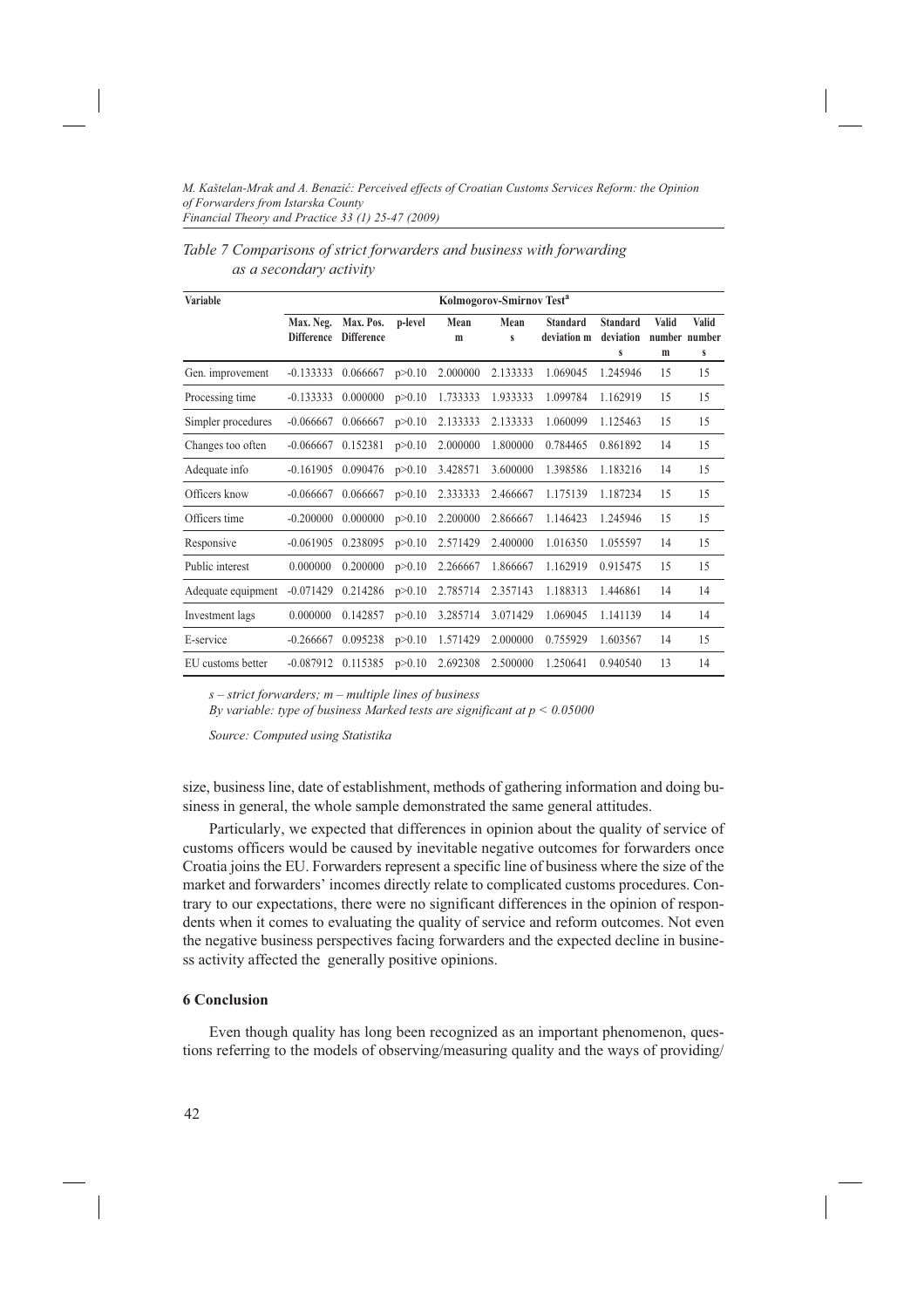developing quality continue to intrigue practitioners and researchers. In the case of public sector reforms, improved quality is a common goal sought by fund providers, project managers, reform proponents, service users and researchers. The primary purpose of this paper is to provide some preliminary understanding of the phenomenon of running reforms and organizational changes in the public sector and the adequate metrics for establishing reform results.

In the case of the recent reform of the Croatian Customs System, available documentation demonstrates that much effort and many resources have been dedicated to improving customs services. However, we found no report, or research, that would establish how the business sector was affected by these investments. Wondering about the results achieved by such investments, we tried to run an external evaluation of the reform.

Having no insight into the extent of internal measures of reform results applied by the Customs Directorate, our attention was concentrated on a relatively simple reform outcome – "customer" satisfaction. We targeted the research towards freight forwarders, a category of service users that, to our opinion, would have already been able to gather enough personal experience and form reliable opinions.

A 19-item Likert questionnaire was administered. Conclusions were drawn by basic statistic analysis combined with descriptive data on each respondent. Some questions related to the respondents' perception of changes in the quality of customs services during the past 3-4 years, which in fact corresponds to the period in which the Reform was carried out. Data was also collected on items that might indicate perception of relative quality of two important factors in each reform: the human factor and the technical factor, two factors that, in our opinion, contributed towards the result of any reform.

On the basis of the research, it can be concluded that the general opinion of forwarders on the overall results of the reform of the Croatian Customs System is favorable. However, specific dimensions of achieved improvement did show different ratings. Improvements in processing time (procedures last shorter) received the highest ranking and can, therefore, be considered the most pronounced benefit of the reform. Being an easily observable value to service users, it surely contributed significantly to the overall perception of the success of the reform. An additional important implication of this particular finding, important for the evaluation of the quality achieved in managing the reform process, is that the organizational skills and the process design applied in running the reform were successful. Perception of improvements in other aspects of the customs services mainly served to confirm the general opinion. The worst rank among all items was obtained for the statement concerning the quality of the process of disseminating information. This item, combined with the item related to the fast rate of change, were the points of highest discontent.

Even though this research may shed some light on public sector reforms in Croatia in the past decade, generalizations referring to public sector reforms in general would not be reliable. First of all, the study only dealt with customs services, not other forms of public services and secondly, the questionnaire was run on a rather small and regionally oriented sample.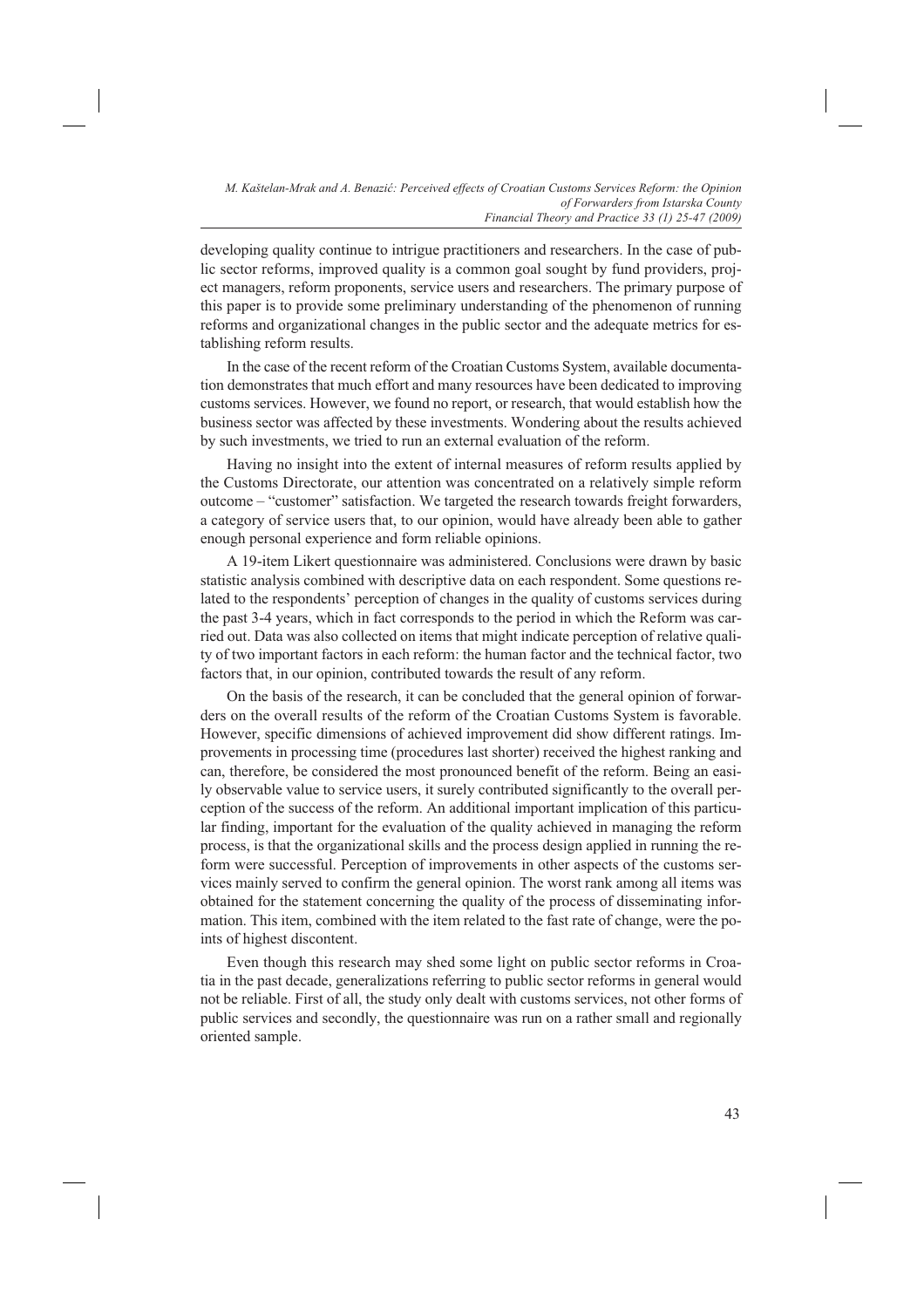There are two points that came to our attention during the research that deserve further investigation.

• *Our analysis seems to suggest that reforms in the public sector can work out and be perceived as successful even in situations when changes result in the worsening of general business conditions of those influenced*

At the outset of the research, we had some fears that generally worsening business conditions could distort the perception of forwarders. This concern led us to include several additional items in the main questionnaire and a set of descriptive variables. We expected that respondents' specific factors such as size, scope of activities, increasing or decreasing business activity, technology and processes employed would result in statistically different opinions on the quality of customs' services. The fact that we achieved a response rate above our expectations confirms that freight forwarders, as a directly affected group of stakeholders, showed not only interest in our research, but also and more important, satisfaction with reform results. Even though the business of forwarders, as a group, will be negatively affected once Croatia joins the European Union, they express favorable opinions concerning the results obtained through the Reform. We noticed no considerable differences between strict forwarders and diversified businesses, which confirms us in this finding. Presuming that the more diversified businesses would have an easier time adjusting to new circumstances, we expected rather different opinions compared to those of strict forwarders. Even though more than half of the number of strict forwarders explicitly said that once Croatia joins the EU, they will undergo a drop in revenues and employment, and some will even go out of business, their opinion of the Reform results seems very favorable.

# • *Our study indicated that the technical factor contributing to service quality received slightly less favorable opinions than the human factor.*

Reforms are usually run with high levels of attention being dedicated to the human factor. Education, motivation and other investments dedicated to improving the 'human side' surely produce a positive impact on reform results. In the case of the customs services, the opinions of respondents that refer the improvement of the human factor (competence, responsiveness...) leave no reason for dissatisfaction. However, it is possible that less attention has been dedicated to the technical side of the Reform. When it comes to opinions concerning information technology upgrades and satisfaction with the process of disseminating information, the collected answers become more dispersed and show a tendency towards lower levels of satisfaction. This indicated that, as a group, forwarders are sensitive to technical and process-design issues. A higher awareness of the importance of Reform managers on the importance of prompt communication of changes (improvements) on technical issues might work as an efficient, and yet not a too costly, way to improve service users' perception of Reform benefits.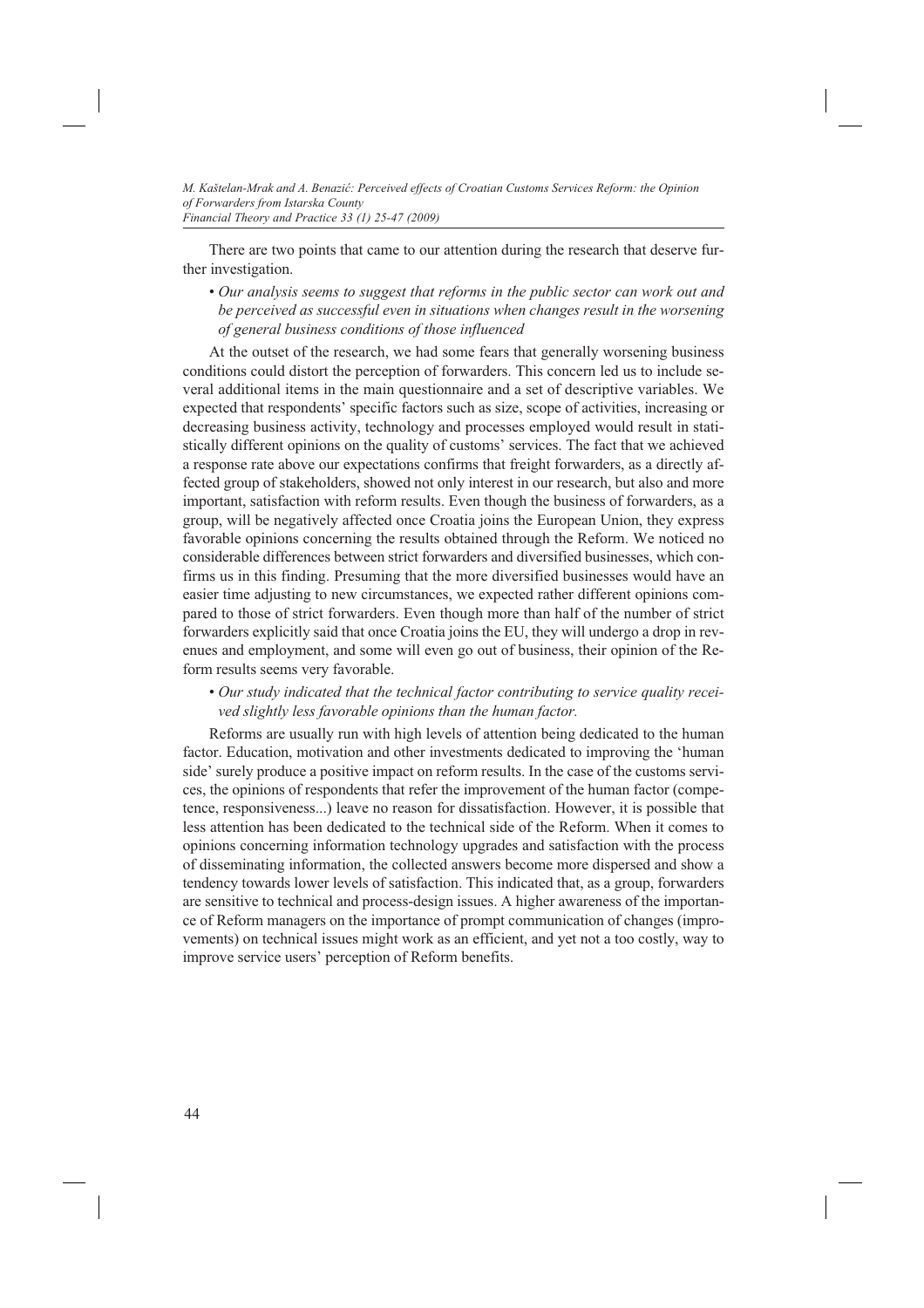| ÷ |
|---|
| ⊭ |
| Φ |
| J |
|   |
| ۰ |

|                  |                        |          |          |                        |             |                                                                 |                   |          |                                      | Spearman Rank Order Correlations <sup>4</sup>              |             |             |                                                |                    |                    |                                        |             |             |             |
|------------------|------------------------|----------|----------|------------------------|-------------|-----------------------------------------------------------------|-------------------|----------|--------------------------------------|------------------------------------------------------------|-------------|-------------|------------------------------------------------|--------------------|--------------------|----------------------------------------|-------------|-------------|-------------|
|                  | gen                    | shorter  | simpler  | change                 | info        | academy                                                         | know              | time     | response                             | public                                                     | personal    | equip       | Inv lag                                        | <b>ICI</b>         | forwarder EUbetter |                                        | int ctr     | export      | import      |
|                  |                        | 0.457201 | 1.707166 | 0.099286               | 0.446887    | 0.052376                                                        | 0.731894          |          | 0.711590 0.541936                    | 0.588707                                                   | 0.046477    |             | 0.636559 -0.158888                             | 0.330924           | 0.100686           | 0.033363                               | 0.754922    | $-0.188760$ | 0.337943    |
| shorter          | 0.457201               |          | 1.693121 | 0.257345               | 0263030     | 0.023088                                                        | 0.417724          | 0.482197 | 0.298843                             | 0.229358                                                   | 0.198830    | 0.240583    | $-0.140758$                                    | $-0.167856$        | $-0.011320$        | 0.263090                               | 0.376082    | $-0.373872$ | 0.189065    |
| simpler          | 0.707166 0.693121      |          |          | 0.116404               | 0.506383    |                                                                 | 0.067059 0.635635 |          | 0.639643 0.622804                    | 0.428883                                                   | 0.000495    | 0.537463    | -0.074902                                      | 0.034146           | 0.034706           | 0.055803                               | 0.639127    | $-0.173482$ | 0.334296    |
| change           | 0.099286 0.257345      |          | 0.116404 |                        | 0.436325    | $-0.166298$                                                     |                   |          |                                      | 0.034731 0.210225 -0.041609 0.042840 0.161825              |             |             | $-0.060438$ $-0.072973$ $-0.340140$            |                    | 0.336414           | 0.001525                               | 0.163383    | $-0.023188$ | $-0.061813$ |
| $\inf$           | 0.446887 0.263030      |          | 1,506383 | 0.436325               |             | $-0.029978$                                                     | 0.295149          | 0.365155 | 0.314822                             | 0.212706                                                   | 0.132371    |             | 0.486041 -0.043019                             | 0.016131           | 0.103014 -0.029769 |                                        | 0.448815    | $-0.074531$ | 0.115186    |
| ad               | 0.052376 0.023088      |          | 0.067059 | $-0.166298$            | $-0.029978$ |                                                                 | 0.141448          | 0.106103 | 0.381126                             | $-0.161984$                                                | 0.087695    | 0.125921    | 0.054729 0.266610                              |                    | 0.118066           | $-0.464524$                            | 0.018691    | 0.055038    | $-0.039320$ |
| MOW              | 0.731894 0.417724      |          | 1.635635 | 0.034731               | 0.295149    | 0.141448                                                        |                   | 0.881127 | 0.691059                             | 0.716409                                                   | 0.128589    |             | 0.400031 -0.423407                             | 0.217717           | 0.164853           | 0.011028                               | 0.668583    | $-0.213739$ | 0.096245    |
| $\lim_{x \to 0}$ | 0.711590 0.482197      |          | 1.639643 | 0.210225               | 0.365155    | 0.106103                                                        | 0.881127          |          | 0.603436                             | 0.541757                                                   | 0.047567    |             | 0.333296 -0.270254                             | 0.152721           | 0.140778           | 0.024715                               | 0.716400    | $-0.060961$ | 0.094148    |
| modsa:           | 0.541936 0.298843      |          | 0.622804 | $-0.041609$            | 0.314822    | 0.381126                                                        | 0.691059          | 0.603436 |                                      | 0.385160                                                   | 0.056539    | 0.281407    | $-0.385431$                                    | 0.183476           | 0.230350           | $-0.318647$                            | 0.470506    | $-0.166314$ | $-0.034539$ |
| public           | 0.588707 0.229358      |          | 0.428883 |                        |             | 0.042840 0.212706 -0.161984                                     | 0.716409 0.541757 |          | 0.385160                             |                                                            | 0.059373    |             | 0.261672 -0.194566 0.020590 -0.132021 0.056022 |                    |                    |                                        | 0.431737    | $-0.012890$ | 0.117426    |
| pers             | 0.046477 0.198830      |          | 0.000495 | 0.161825               | 0.132371    | 0.087695                                                        | 0.128589          | 0.047567 | 0.056539 0.059373                    |                                                            |             |             | -0.216975 -0.240561 -0.151985 -0.029799        |                    |                    | 0.081148                               | $-0.011553$ | $-0.192282$ | -0.397819   |
| equip            | 0.636559 0.240583      |          | 1.537463 | $-0.060438$            | 0.486041    | 0.125921                                                        | 0.400031          | 0.333296 | 0.281407                             | 0.261672                                                   | $-0.216975$ |             | 0.168392                                       | 0.421995           | $-0.121422$        | $-0.116053$                            | 0.548977    | $-0.108911$ | 0.382976    |
| inv lag          | -0.158888 -0.140758    |          |          |                        |             |                                                                 |                   |          |                                      |                                                            |             |             |                                                |                    |                    | 0.112709 -0.298959 -0.023559 -0.094731 |             | 0.221015    | 0.022293    |
| <b>P</b>         | 0.330924 -0.167856     |          |          | 0.034146 -0.340140     | 0.016131    |                                                                 |                   |          |                                      | 0.266610 0.217717 0.183476 0.020590 -0.151985 0.421995     |             |             | 0.112709                                       |                    | 0.271366           | $-0.134588$                            | 0.011727    | $-0.005033$ | 0.324752    |
| forw             | 0.100686 -0.011320     |          | 0.034706 | 0.336414               | 0.103014    | 0.118066                                                        | 0.164853          | 0.140778 | 0.230350                             | $-0.132021$                                                | $-0.029799$ | $-0.121422$ | $-0.298959$                                    | 0.271366           |                    | 0.115440                               | 0.032071    | $-0.291017$ | $-0.036768$ |
| EUbett           | 0.033363 0.263090      |          |          | 0.055803 0.001525      |             | -0.029769 -0.464524                                             |                   |          | 0.011028 0.024715 -0.318647 0.056022 |                                                            | 0.081148    |             | $-0.116053 - 0.023559 - 0.134588$              |                    | 0.115440           |                                        | $-0.139409$ | $-0.160067$ | 0.060038    |
| int ctr          | 0.754922 0.376082      |          | 1.639127 | 0.163383               |             | 0.448815 0.018691 0.668583 0.716400 0.470506 0.431737 -0.011553 |                   |          |                                      |                                                            |             |             | 0.548977 -0.094731 0.011727                    |                    | 0.032071           | $-0.139409$                            |             | $-0.170397$ | 0.158925    |
| export           | $-0.188760 - 0.373872$ |          |          | $-0.173482 - 0.023188$ | $-0.074531$ |                                                                 |                   |          |                                      | 0.055038 -0.213739 -0.060961 -0.166314 -0.012890 -0.192282 |             | $-0.108911$ | 0.221015 -0.005033 -0.291017                   |                    |                    | $-0.160067$                            | $-0.170397$ |             | $-0.031257$ |
| import           | 0.337943 0.189065      |          | 0.334296 | $-0.061813$            | 0.115186    | $-0.039320$                                                     |                   |          |                                      | 0.096245 0.094148 -0.034539 0.117426 -0.397819 0.382976    |             |             | 0.022293                                       | 0.324752 -0.036768 |                    | 0.060038                               | 0.158925    | $-0.031257$ |             |
|                  |                        |          |          |                        |             | <sup>a</sup> Marked correlations are significant at $p < 05000$ |                   |          |                                      |                                                            |             |             |                                                |                    |                    |                                        |             |             |             |

45

*Source: authors' calculation*

Source: authors' calculation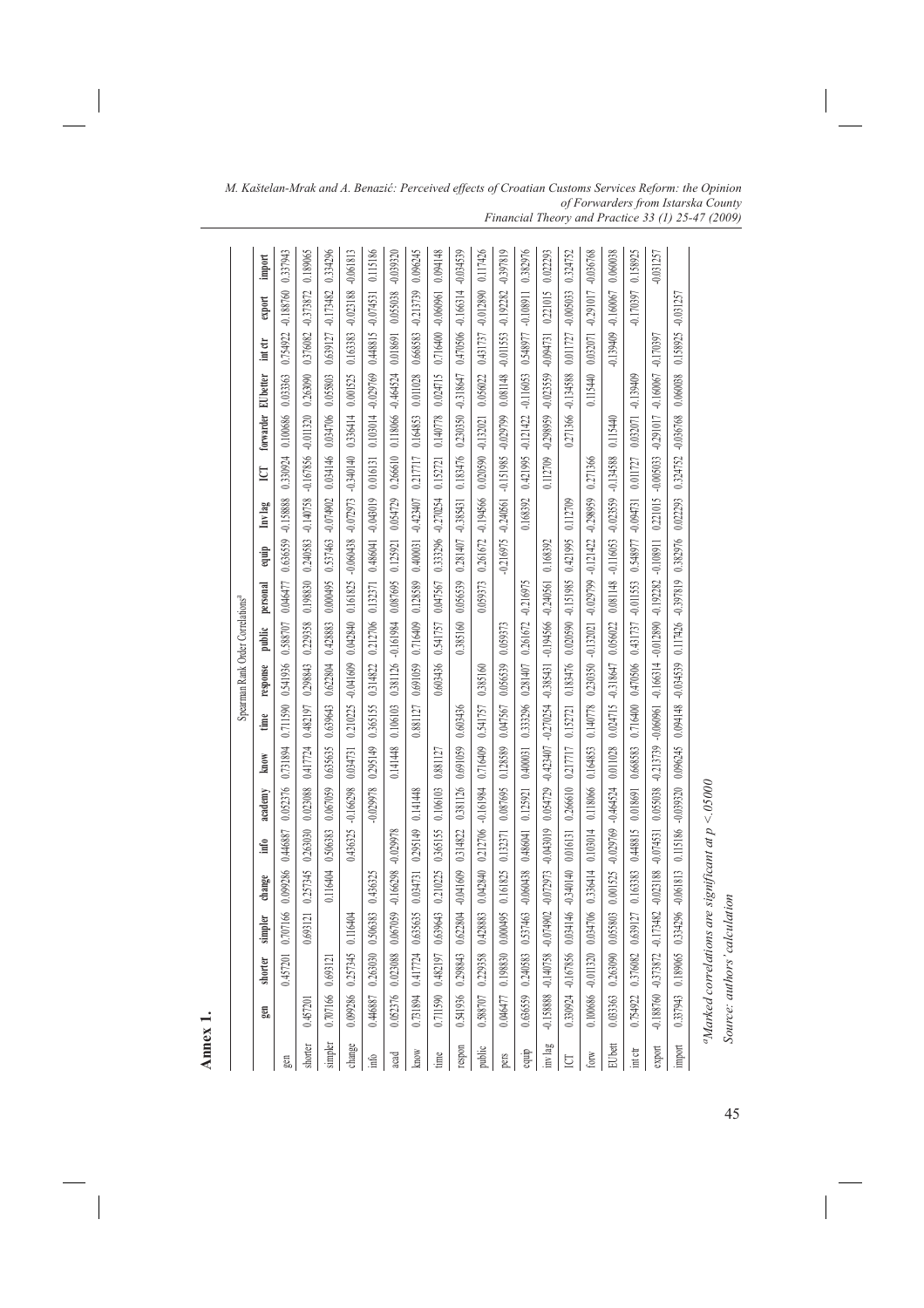# LITERATURE

**---, 2005.** *UN World Public Sector Report 2005. Unlocking the Human Potential for*  Public Service Performance. Public Sector Performance, Prestige and Promotion (background paper) [online]. Available from: [http://unpan1.un.org/intradoc/groups/public/documents/UN/UNPAN021631.pdf].

**---, 2007a.** *Measuring Quality as Part of Public Service Output UK Centre for the Measurement of Government Activity* [online]. Available from: [http://www.statistics.gov. uk/articles/nojournal/UKCeMGA\_Strategy\_Paper.pdf].

**---, 2007b.** *Guidelines for Integrated Border Management in the Western Balkans. CARDS 2001–IBM* [online]. Final version. Available from: [http://ec.europa.eu/enlargement/pdf/financial\_assistance/cards/publications/ibm\_guidelines\_en.pdf].

**---, 2008.** *Strategija reforme državne uprave za razdoblje 2008-2011* [online]. Dostupno na: [http://www.uprava.hr/strat-hr.pdf].

**Albaum, G., 1997.** "The Likert scale revisited: an alternate version (product preference testing)" [online]. *Journal of the Market Research Society,* 39 (2), 331. Available from: [http://business.nmsu.edu/~mhyman/M610\_Articles/Albaum\_JMRS\_1997.pdf].

**Begović, D., 2007.** *CARDS 2004 ITMS PROJEKT.* Prezentacija u Carinskom centru za obuku (23.10.2007.).

**Brady, M. K. [et al.], 2002.** "Performance-only measurement of service quality: a replication and extension" [available]. *Journal of Business Research,* 55 (1), 17-31. Available from: [http://www.sciencedirect.com/science/article/B6V7S-44GR1XW-2/2/03234 e56389c1fca0d32b75f4317d405].

**Brady, M. K. and Cronin, J. Jr, 2001.** "Some New Thoughts on Conceptualizing Perceived Service Quality: A Hierarchical Approach". *Journal of Marketing,* 65 (July), 34-49.

**Bryer, T. A., 2006.** "Toward a Relevant Agenda for a Responsive Public Administration" [online]. *Journal of Public Administration Research and Theory,* 17 (3), 479-500. Available from: [http://jpart.oxfordjournals.org/cgi/content/abstract/17/3/479?etoc].

**Cuthbert, P. F., 1996.** "Managing Service Quality in HE: is SERQUAL the answer? Part 2" [online]. *Managing Service Quality,* 6 (3), 31-35. Available from: [http://emeraldinsight.com/Insight/ac\_FullTextOptions.do;jsessionid=05DDD4954BB57B1EEF7932 789F2D214E?contentId=1204123&contentType=Review].

**Gaither, N., 1992.** *Production and Operations Management.* New York: The Dryden Press.

**HGK, 2007.** *Gospodarski profil Istarske županije u 2006. godini.* Pula: Hrvatska gospodarska komora, Županijska komora Pula.

**Hill, T., 2000.** *Operations Management; Strategic Context and Managerial Analysis.* Houndmills, Basingstoke and New York: Palgrave.

**Kueng, P. and Wettstein. T., 1999.** "Measuring Customer Satisfaction using IT: A Case Study" [online]. Available from: [http://www.peterk.ch/Kueng\_Wettstein\_1999.pdf].